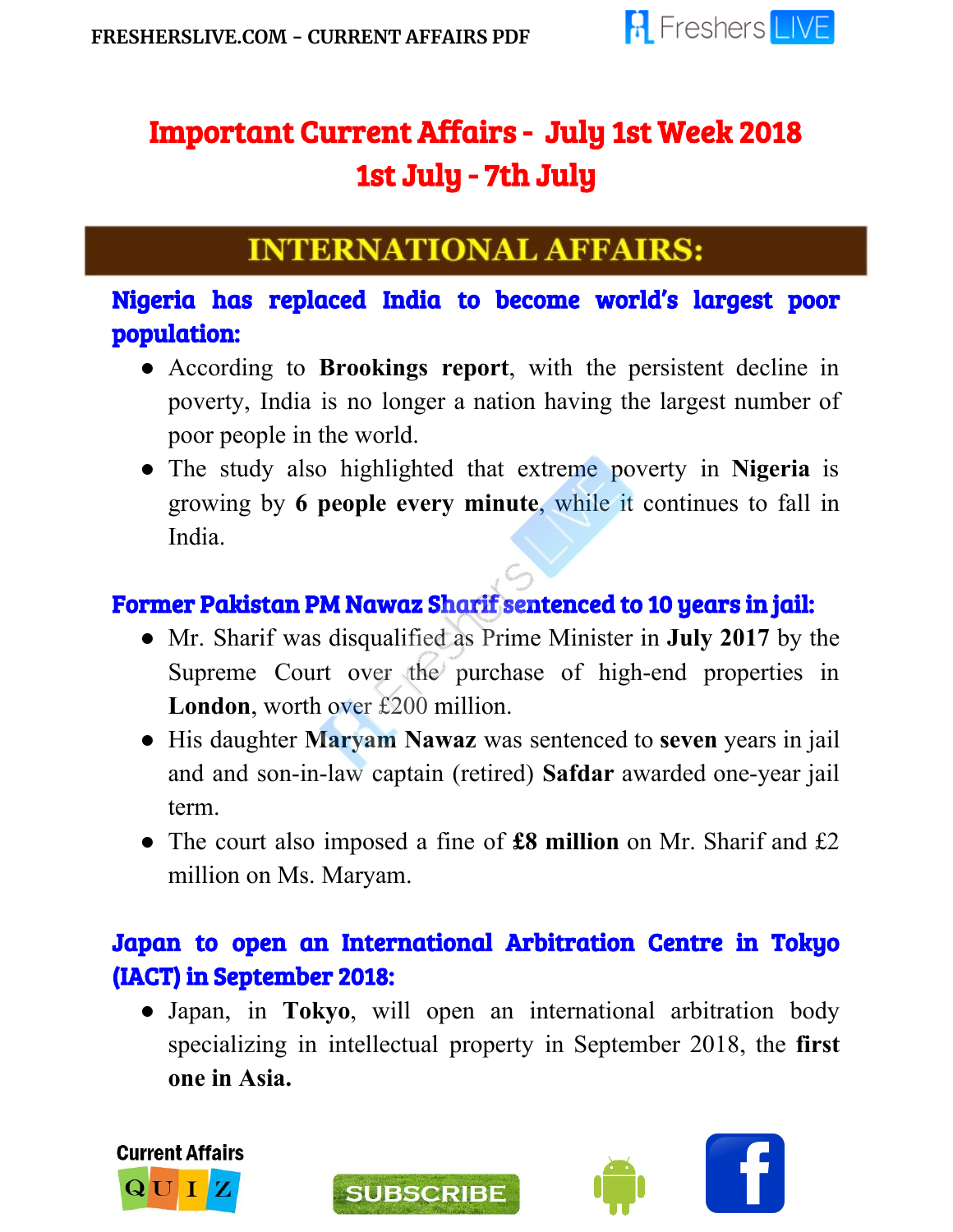

● **Aim**:- To **resolve** the growing number of **patent disputes** in the region within a period of **one** year.

### Canada imposes retaliatory tariffs on US imports worth 12 billion dollar:

- The tariffs were imposed on items including coffee, ketchup and whisky as well as steel and aluminium products.
- This decision is taken after 25% and 10% respective tariffs on its steel and aluminium imports imposed by the US.

#### Epidiolex is the world's first medicine made from marijuana:

- The US Food and Drug Administration (FDA) approved the first medical drug made from **marijuana** named "**Epidiolex**" which will be used to cure severe forms of epilepsies in children.
- The drug will be used to **cure** two severe forms of **epilepsy** Lennox-Gastaut syndrome and Dravet syndrome.

#### ● **About Marijuana**:-

- Cannabis, also known as marijuana, is a psychoactive (mood-altering) drug from the Cannabis plant used for medical or recreational purpose.
- The possible effects of marijuana include mood changes, suicidal thinking, and disruption to normal learning abilities.

## 5th Regional Comprehensive Economic Partnership meeting was held in Japan:

● The 5th Regional Comprehensive Economic Partnership (**RCEP**) intersessional ministerial meeting was held in **Tokyo**, Japan, in which Ministers from the 16 RCEP Participating Countries (RPCs) attended.



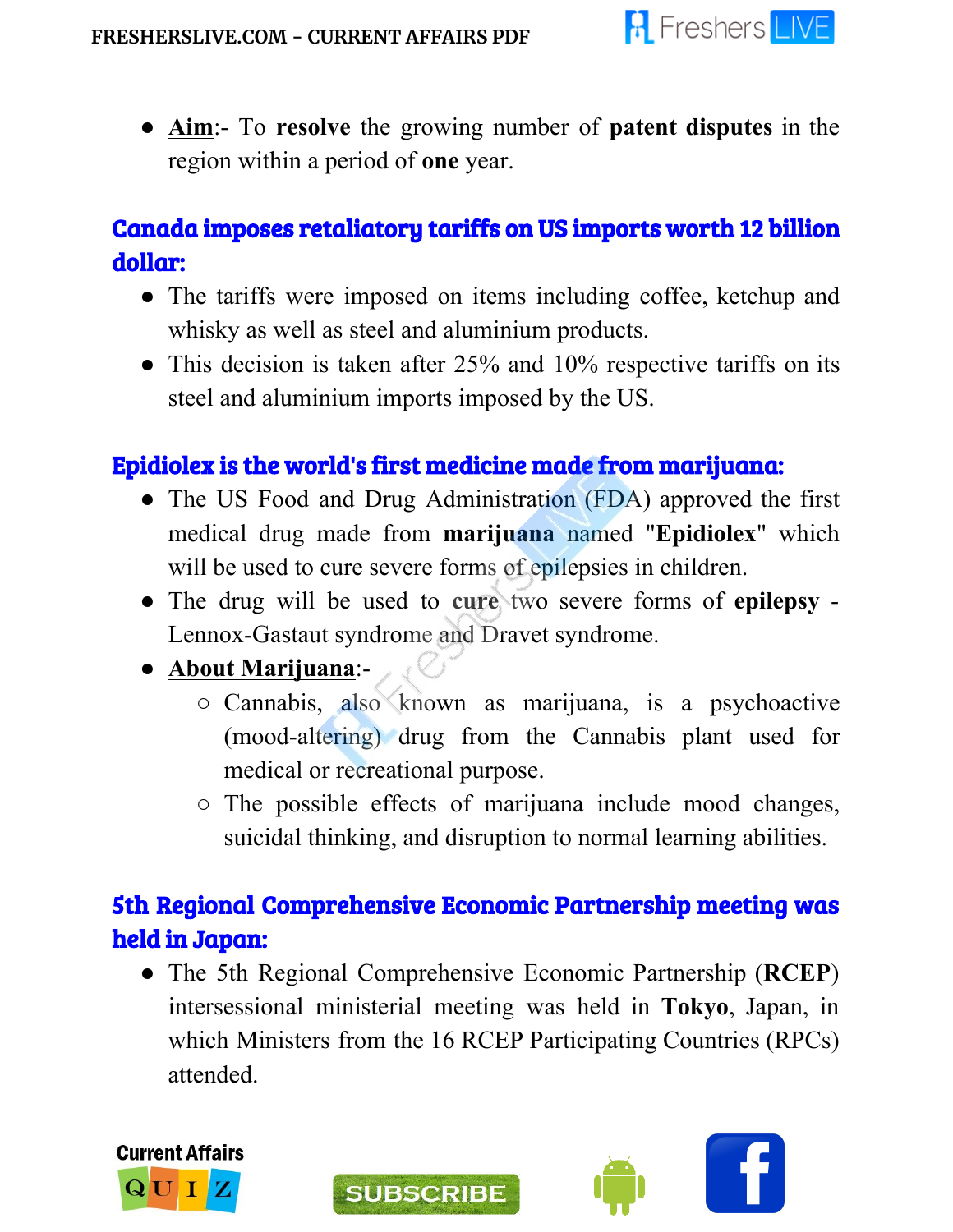

● This meeting was co-chaired by Singapore's Minister of Trade and Industry Chan Chun Sing and his Japanese counterpart Hiroshige Seko.

#### China approved 1 billion dollar aid to Pakistan:

- After Pakistan has been placed in '**grey list**' by Financial Action Task Force (FATF), China approved **USD 1 billion** loan to Pakistan.
- The idea behind putting Pakistan in the FATF grey list is to deplete its economy and eventually pull the plug on terror groups.
- **About FATF**:

♦ Financial Action Task Force (FATF) is an intergovernmental organization founded in 1989 on the initiative of the G7 to develop policies to combat money laundering and terrorism financing.

- ♦ Headquarters: Paris, France
- ♦ President: Roger Wilkins

#### Sri Lanka moves its naval base to China run Hambantota port:

- Sri Lanka is shifting a naval base currently situated in the tourist district of Galle to the **Hambantota** port which is built and controlled by China.
- Sri Lanka formally handed over the port to China in **December, 2017.**
- Sri Lanka Prime Minister:- Ranil Wickremesinghe

**SUBSCRIBE** 

### Miss Spain Angela Ponce 1st transgender model at Miss Universe:

● Angela Ponce has become the **first-ever transgender** woman to be crowned Miss Universe Spain.



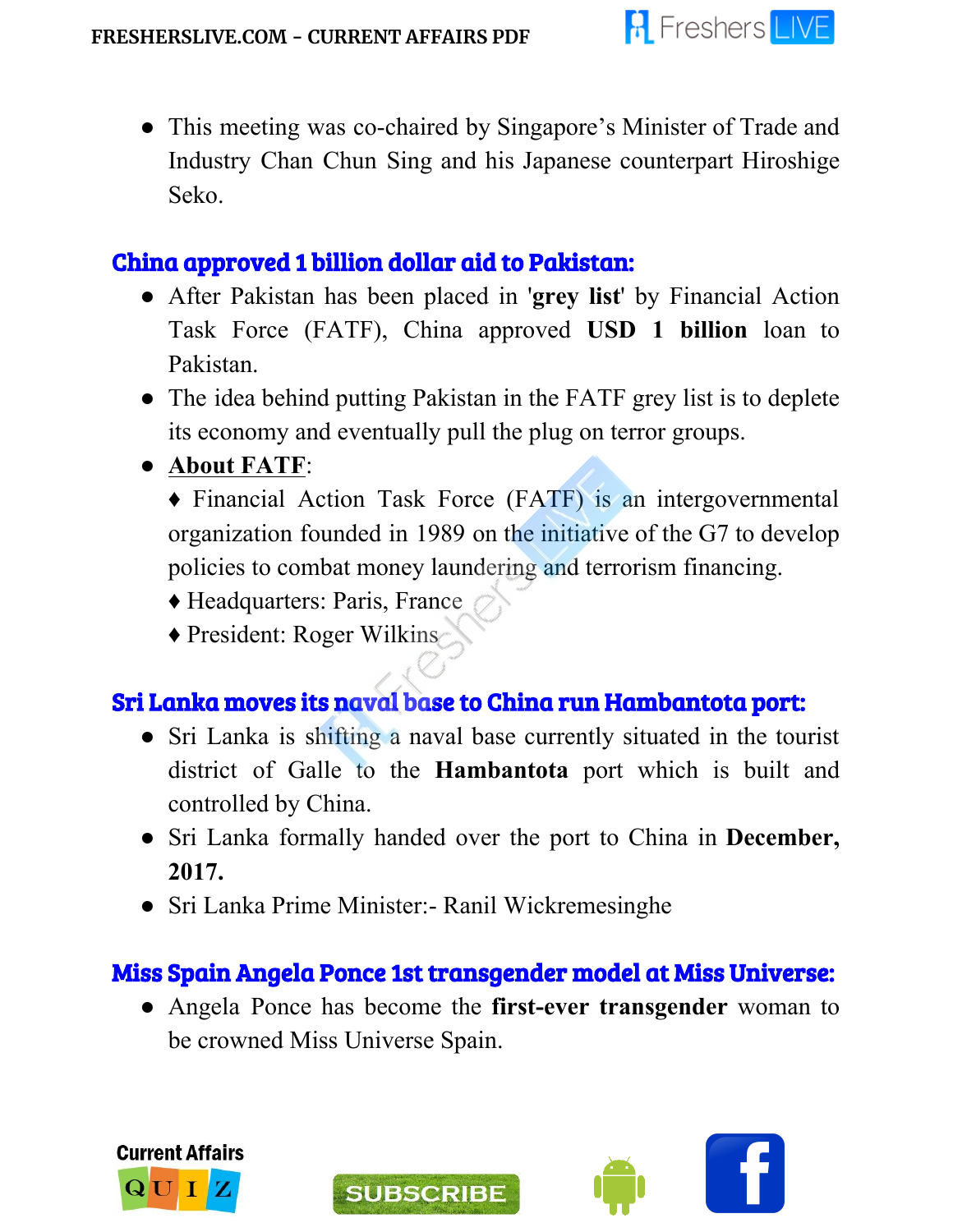

- She will also compete in the Miss Universe 2018 pageant in **Philippines** in December 2018.
- Transgender contestants were first allowed to compete in Miss Universe in **2012**.

#### Russia will build two nuclear power units in China:

- Russia's state nuclear power corporation **Rosatom** and China's National Energy Administration signed a deal to build the **two 1,200-megawatt units** at the Tianwan nuclear power plant.
- These two nuclear power plants are expected to be operational by 2026 and 2027 respectively.
- Russia has built **35** nuclear power units **around the world** under intergovernmental agreements.
- Russia and China are also working together on **One Belt, One Road** initiative.
- Trade between Moscow and Beijing has grown 31 percent this year and is projected to reach the \$100 billion target.

### World's first digital art museum opened in Japan:

- The world's first all-digital art museum has opened at the MORI Building Digital Art Museum in **Japan's Tokyo**.
- It features around **50 kaleidoscopic** installations triggered by motion sensors, which are projected across every surface of the 100,000-square-foot exhibit space with the help of lights.
- The museum appears to be a set of halls with black walls without the lights.





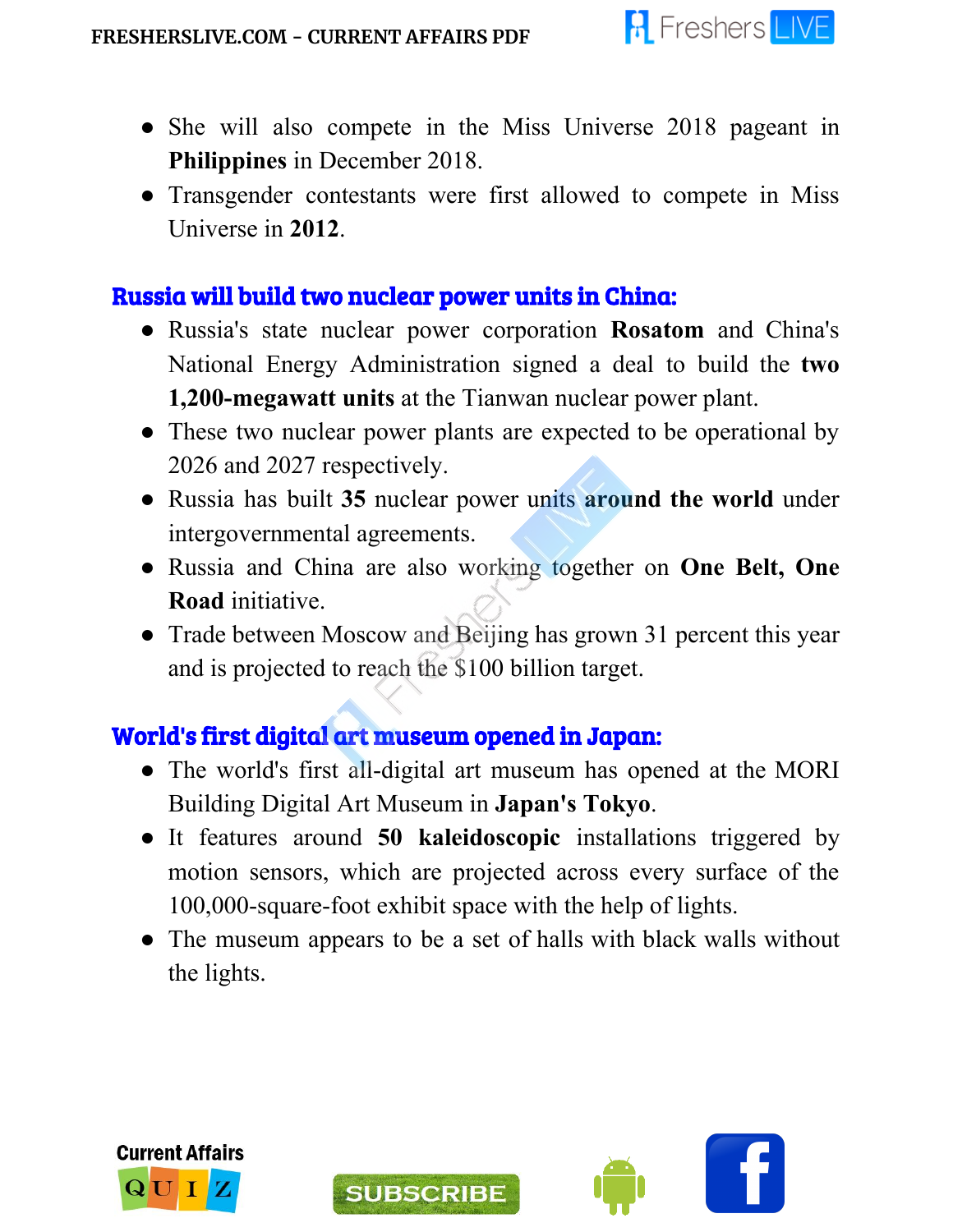

#### India to develop 'World's emptiest airport' in Sri Lanka:

- India would operate Sri Lanka's loss-making **Mattala Rajapaksa International Airport** in **Hambantota**, called the 'world's emptiest airport' due to a lack of flights.
- This comes in the backdrop of **China** developing the Hambantota seaport project in Sri Lanka.
- The airport, which was named after former president **Mahinda Rajapaksa**, was built with the capacity to handle one million passengers a year, was officially opened in **March 2013**.

## **NATIONAL AFFAIRS:**

#### Aadhaar, PAN Linking Deadline Extended To March 31 Next Year:

- The Central Board of Direct Taxes (CBDT) has extended the time for linking PAN with Aadhaar till **31 March 2019**.
- This is the **fifth time** that the government has extended the last date.
- The earlier deadlines for linking Aadhaar-PAN were July 31, August 31 and December 31, 2017, March 31 and June 30 this year.
- India had launched Aadhaar, now the world's biggest biometric database, in **2009** to streamline welfare payments and reduce wastage in public spending.



Ī



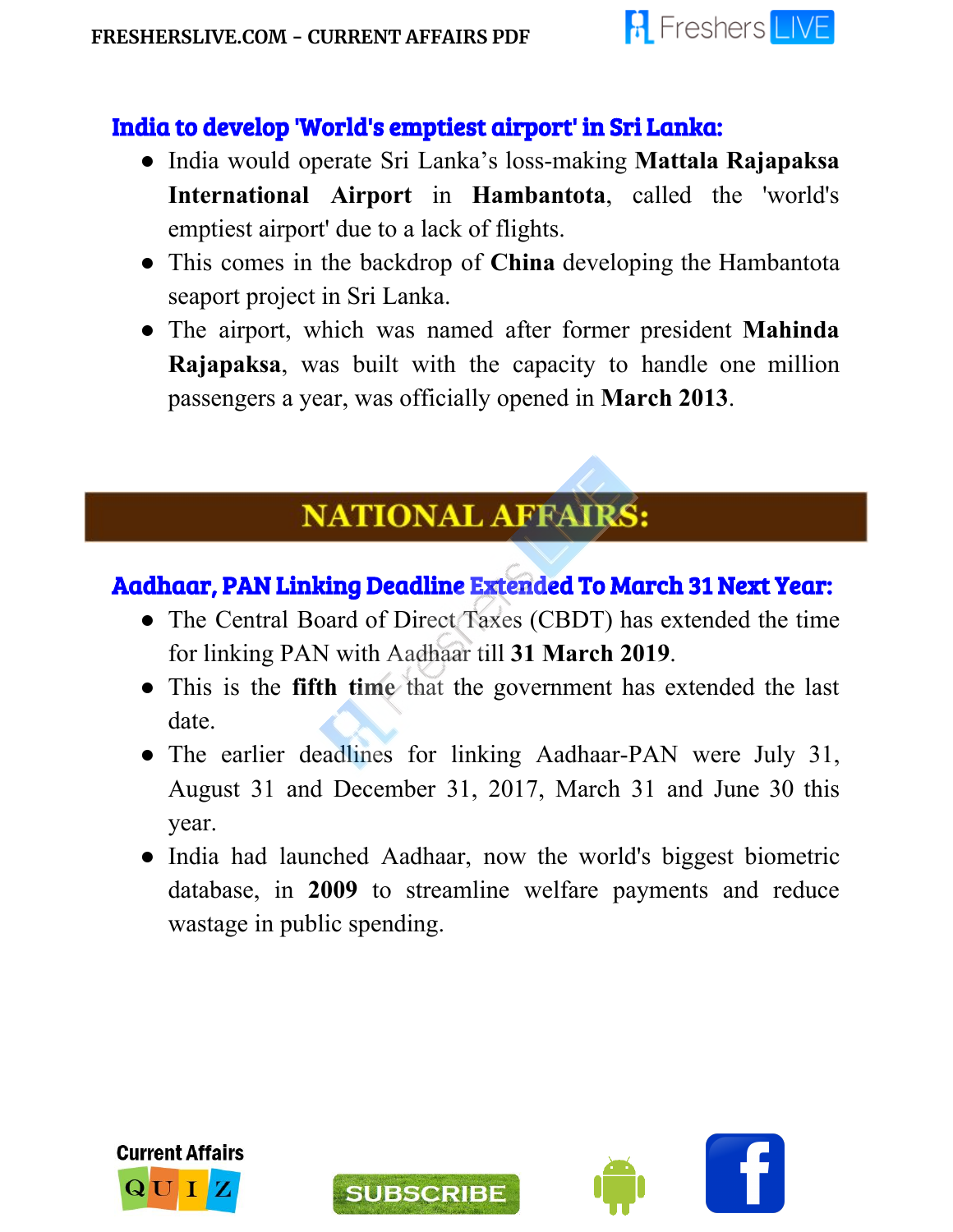

### Bengaluru to get India's first government run e-Waste recycling plant:

- Union minister of chemicals and fertilisers **Ananth Kumar** announced that India's first e-waste recycling unit will come up in **Bengaluru**.
- Bengaluru is also the third in terms of e-waste generation in the country.

## Central Government approves hike in Support Price of Kharif Crops:

- The government hiked the **minimum support price** (MSP) for **paddy** by a record **Rs 200 per quintal** (per 100 kg) that will cost the exchequer over Rs 15,000 crore.
- This hike will give farmers 50 percent more rate than their cost of production.
- This decision was taken by the Cabinet Committee on Economic Affairs (CCEA) headed by Prime Minister Narendra Modi.



## MSP FOR 2017-18 KHARIF CROPS AS RECOMMENDED BY CACP



grade)





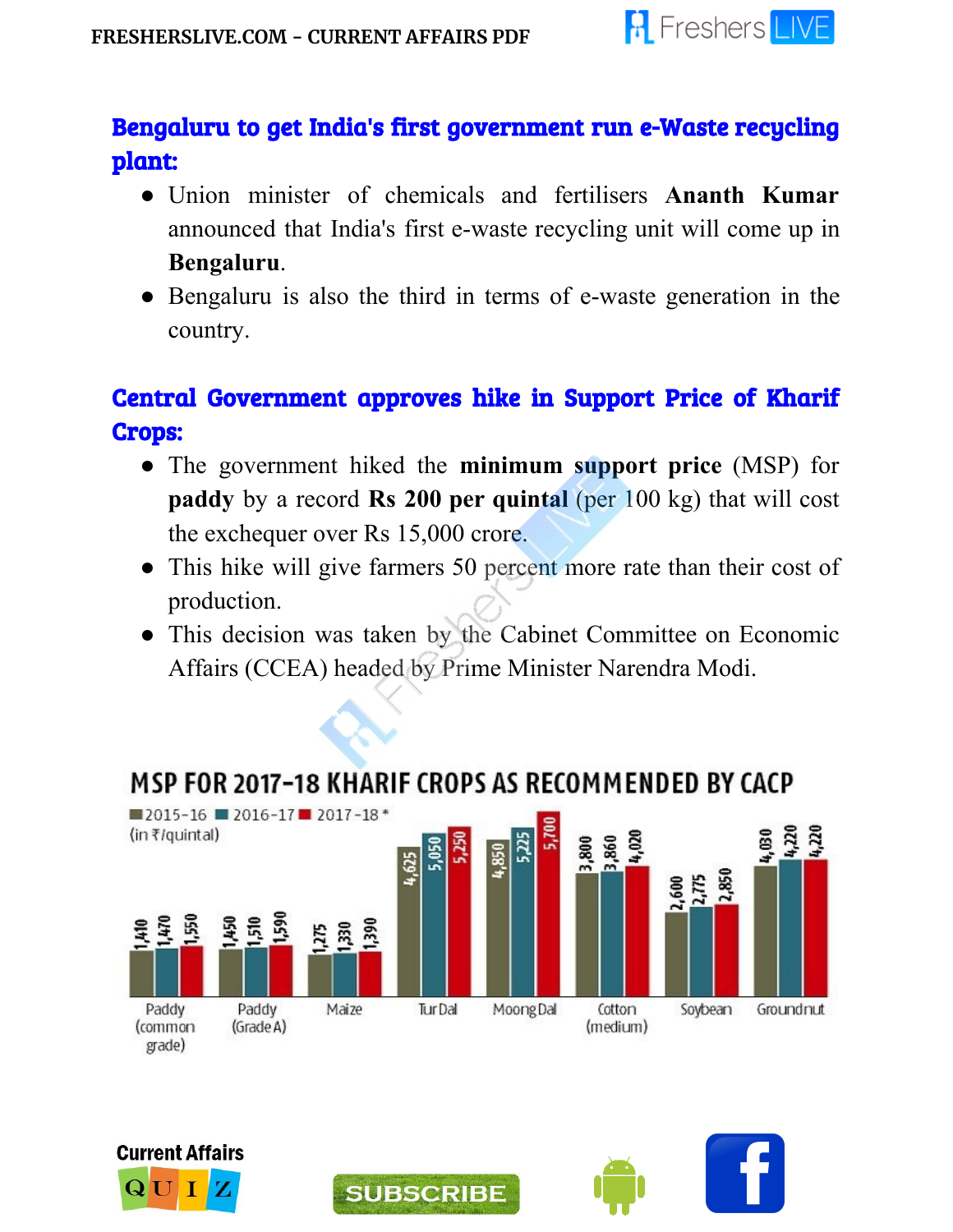

## Mumbai's Victorian and art Deco ensembles inscribed as UNESCO World Heritage site:

- After this inscription, Mumbai now has **three** UNESCO's World Heritage Sites making it the second city in India after Ahmedabad to be inscribed on the World Heritage List.
- The three heritages are Elephanta, Chhatrapati Shivaji Maharaj Terminus, and the Victorian & Art Deco Ensembles.

### Sports Authority of India to be renamed 'Sports India':

- Sports Minister **Rajyavardhan Singh Rathore** confirmed that name of "Sports Authority of India" (SAI) will be changed as 'Sports India'.
- Daily expenses on food and nutrition of the athletes will be increased.
- **● About Sports Authority of India:-**
- The Sports Authority of India (SAI) (Hindi: भारतीय खेल ाधकरण) is an apex National Sports body, established in **1984**.
- Headquarters Jawaharlal Nehru Stadium, **Delhi**.

## UAE consulate to be established in Hyderabad:

- Telangana Chief Minister K **Chandrasekhar Rao** and Sheikh Abdullah Bin Zayed Al Nahyan, Minister for foreign affairs and International cooperation of **United Arab Emirates** (UAE), met on 5th July at **Pragati Bhavan,** Hyderabad.
- The issues regarding establishing UAE consulate office in Hyderabad, has been discussed in the meeting.
- As lakhs of people from Telangana are working in the UEA, the establishment of the consulate in Hyderabad would benefit the people.





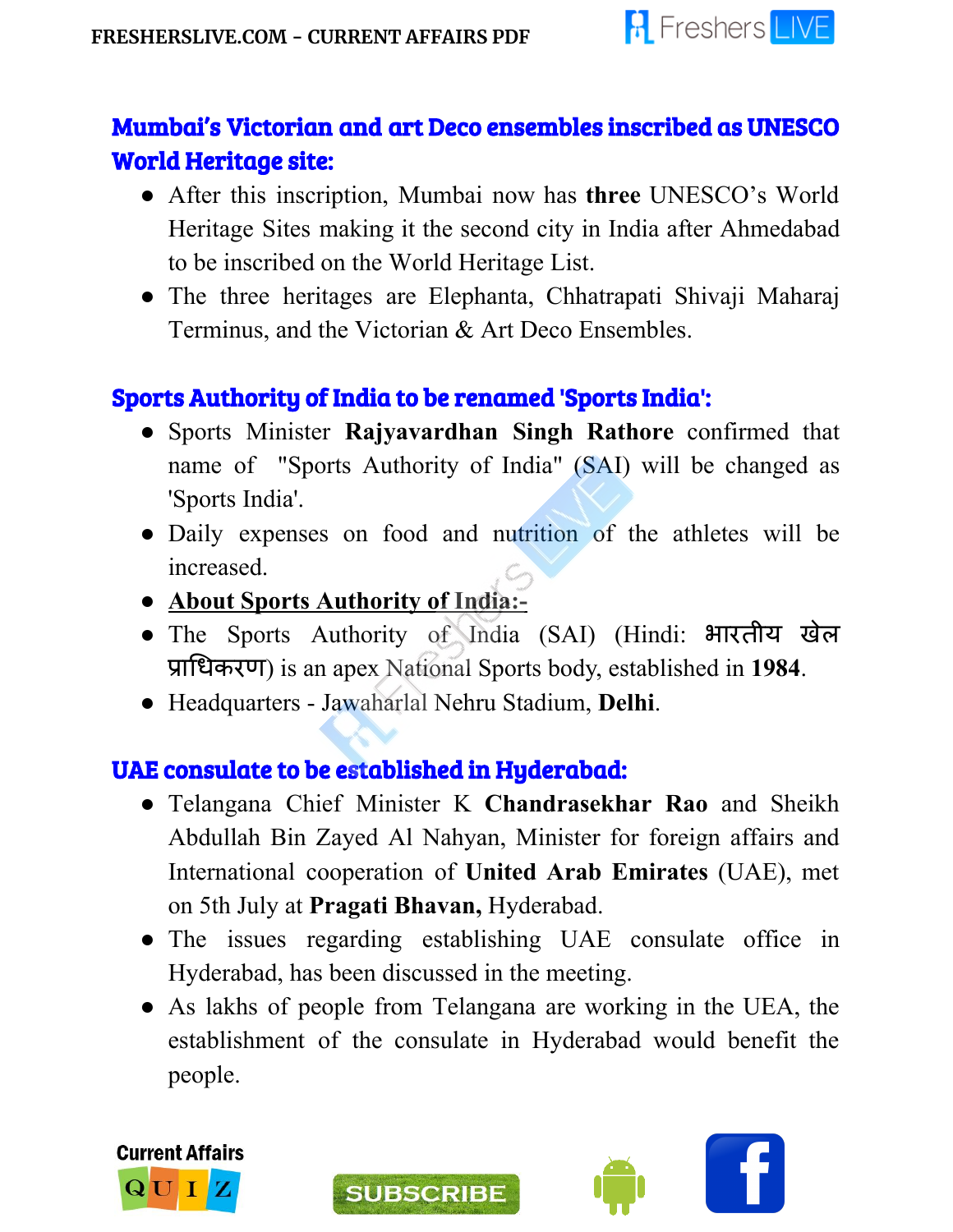

#### Jharkhand to set up India's first Khadi mall:

While addressing the 'Karigar Panchayat' organized by the Khadi Board at the Tana Bhagat Indoor Stadium, Jharkhand Chief Minister **Raghubar Das** announced that, within 15 days, land in the Heavy Engineering Corporation (**HEC**) campus will be made available to the Khadi Board to develop the country's first **Khadi mall**.

#### Bombay Stock Exchange delisted 222 companies on 4th July:

- Leading stock exchange **BSE** (Bombay Stock Exchange) delisted as many as **222** companies from July 4, 2018 as trading in their shares has remained suspended for over **six months**.
- Earlier in **May**, the exchange had delisted over **200** companies.
- Six firms- Asian Electronics, Birla Power Solutions, Classic Diamonds (India) Ltd, Innoventive Industries, Paramount Printpackaging and SVOGL Oil Gas and Energy-that have been **compulsorily** delisted by the NSE, were also delisted from the BSE from July 4.

## CCI provides approval for merging of Bharti Infratel and Indus Towers:

- Bharti Airtel-owned telecom tower company **Bharti Infratel** Limited got an approval from the Competition Commission of India (**CCI**) to merge with **Indus Towers Limited**.
- As per the deal, Bharti Infratel will offer 1,565 shares for every one share of Indus Towers.
- Indus Towers Ltd is the largest tower company in India with around 27 per cent market share.





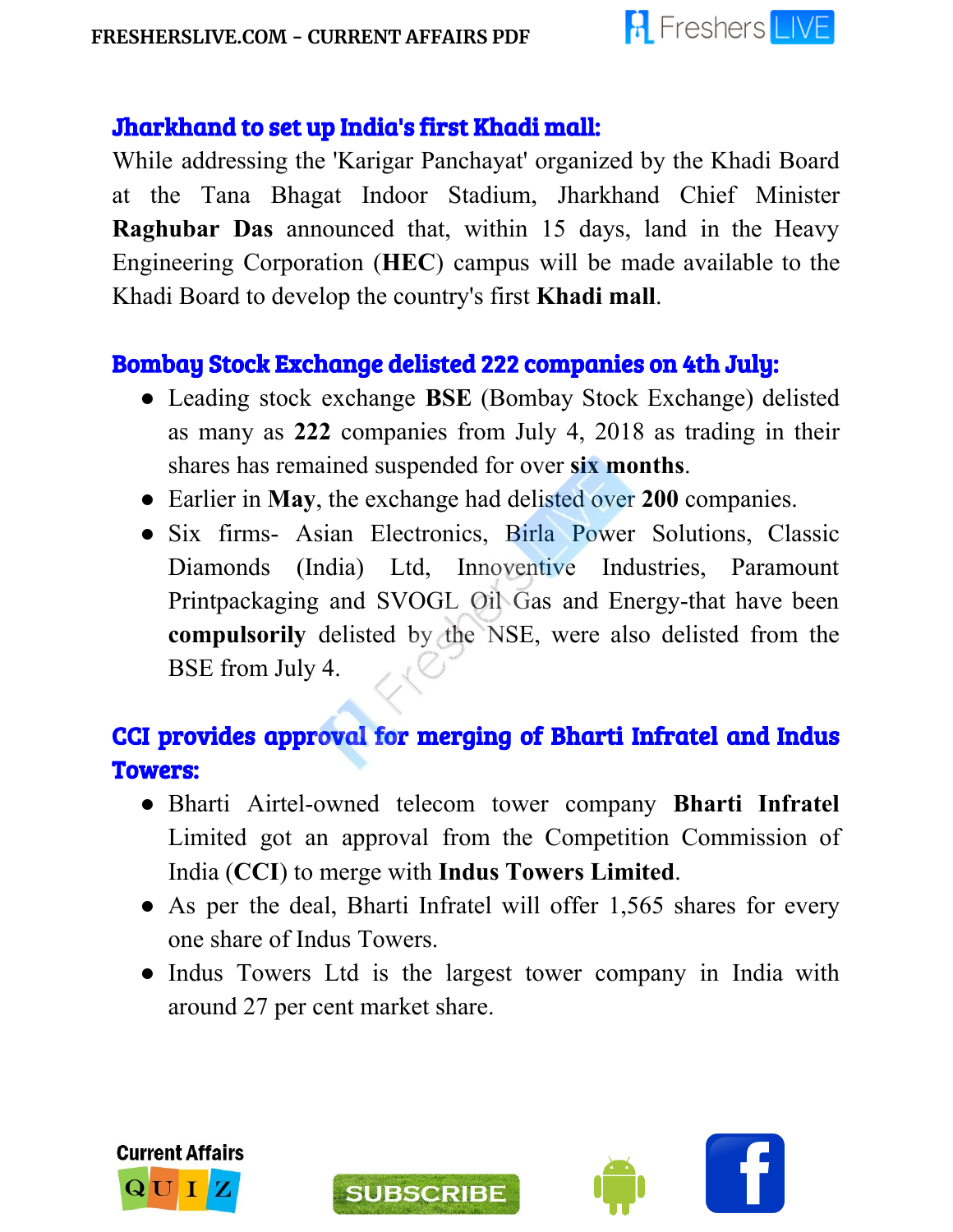

## India to host 19th World Congress of Food Science and Technology:

- India will host the "International Union of Food Science and Technology (IUFoST) 2018" in **Navi Mumbai** from **October 23-27, 2018.**
- The focal theme for this **19th** edition of the prestigious congress is 25 Billion Meals a Day by 2025 with Healthy, Nutritious, Safe and Diverse Foods.
- IAS, Secretary to Govt. of India & CEO of FSSAI Pawan Agarwal.
- Union Minister of Food Processing Industries Smt. Harsimrat Kaur Badal.

## Numaligarh Refinery Ltd became 1st oil PSU to introduce online legal compliance:

- Numaligarh Refinery Ltd (NRL) in **Assam** has become the first oil public sector undertaking (PSU) to adopt an online legal compliance system by introducing **'Legatrix'**.
- The cloud-based compliance management system was inaugurated by NRL Managing Director S K Barua in Guwahati.
- This will contribute towards the "**Digital India Mission**".

### Delhi launches Happiness Curriculum for govt schools:

- Delhi CM Arvind Kejriwal and the **Dalai Lama** launched a 'Happiness Curriculum' for **students** studying in Class Nursery to Class 8 in government schools.
- The curriculum will include a **45-minute 'Happiness' class**, which will include meditation, value education, and mental exercises.



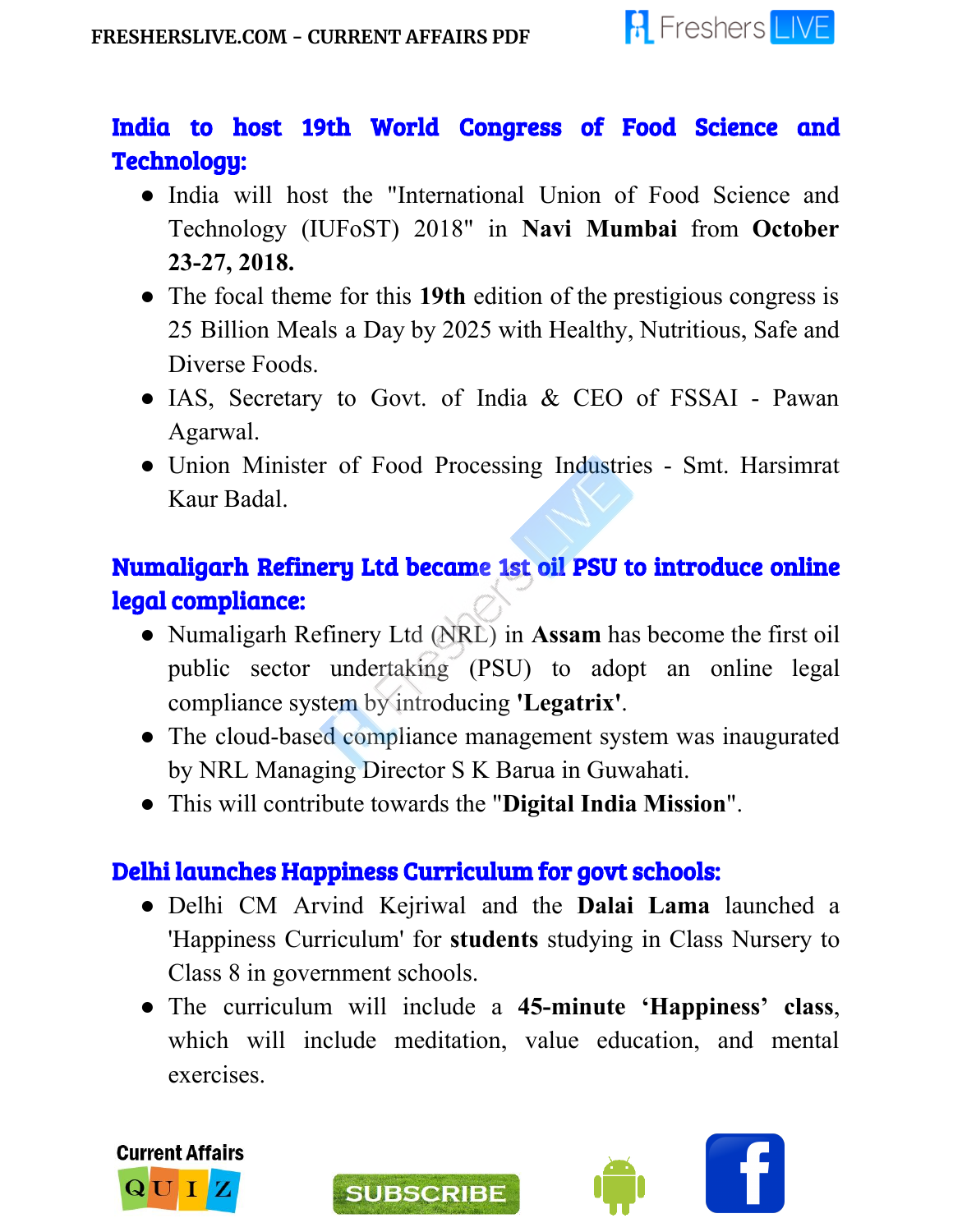

#### Bhitarkanika National Park became largest habitat of Endangered Estuarine Crocodiles:

- Bhitarkanika National Park is located in Kendrapara district of **Odisha** in eastern India.
- 101 nesting sites of **estuarine crocodiles** were found this time by enumerators.
- Estuarine crocodiles are also found in West Bengals Sundarban areas having the country's largest mangrove cover.

#### Behdienkhlam Festival held in Meghalaya:

- The famous **4-day Meghalaya** Annual Cultural Festival, "**Behdienkhlam**", held every year at the small peripheral town of Jowai, Meghalaya.
- Union Minister of State for Development of North Eastern Region (I/C), Dr. Jitendra Singh attended the Festival.
- The festival witnessed a colourful display of 12 rots or 'rath' at the sacred pool, **Aitnar**.

### Chhattisgarh govt to set up a tribal museum in Naya Raipur:

- In order to exhibit culture and tradition of scheduled tribes, the tribal museum will be built at the cost of **Rs 27 crore** in an area of around 22 acres in **Naya Raipur.**
- This museum will be named after **Shaheed Veer Narayan Singh**, a freedom fighter from the Chhattisgarh who had made a tremendous contribution in the freedom struggle of 1857.
- "Tribal Culture and Language Academy" will also be set up in the state.





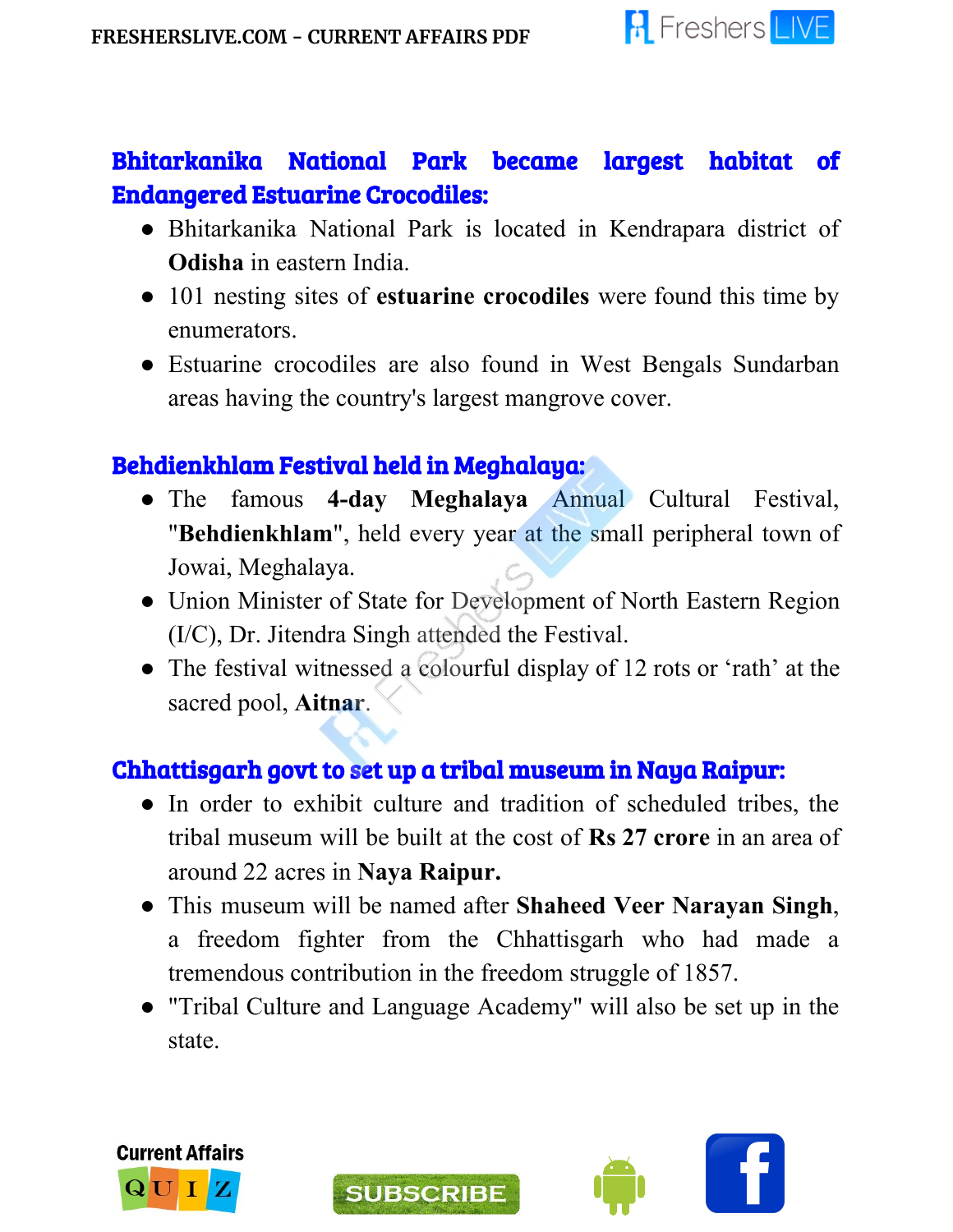

## Conference of States Power Ministers held at Shimla, Himachal Pradesh:

- The Conference was inaugurated by the Union Minister of State (IC) for Power and New & Renewable Energy, **R K Singh**.
- Key points of this Conference :-
	- To meet and discuss:
	- 1) issues including 100 per cent household electrification (under **Saubhagya scheme**) by December, 2018.
	- 2) UDAY performance assessment,
	- 3) Shifting to prepaid system in three years and
	- 4) 24x7 power for all from **April 1, 2019**.

## Govt forms panel to upgrade norms for GDP, Economic data collection:

- The government has set up a **13-member committee** to upgrade the norms for computation of economic data at states and districts level in the backdrop of plans to revise the base year for National Accounts or **GDP** (Gross Domestic Product) **calculation**.
- This Committee will be **headed by Ravindra H Dholakia**, a retired professor of IIM Ahmedabad.
- The panel will also review the concepts, definitions, classifications, data conventions, data sources and data requirements for preparation of State Domestic Product (SDP) and District Domestic Product (DDP).
- **● What is GDP?**
	- Gross domestic product (GDP) is total value of all final goods and services produced by all the people and companies in the country.



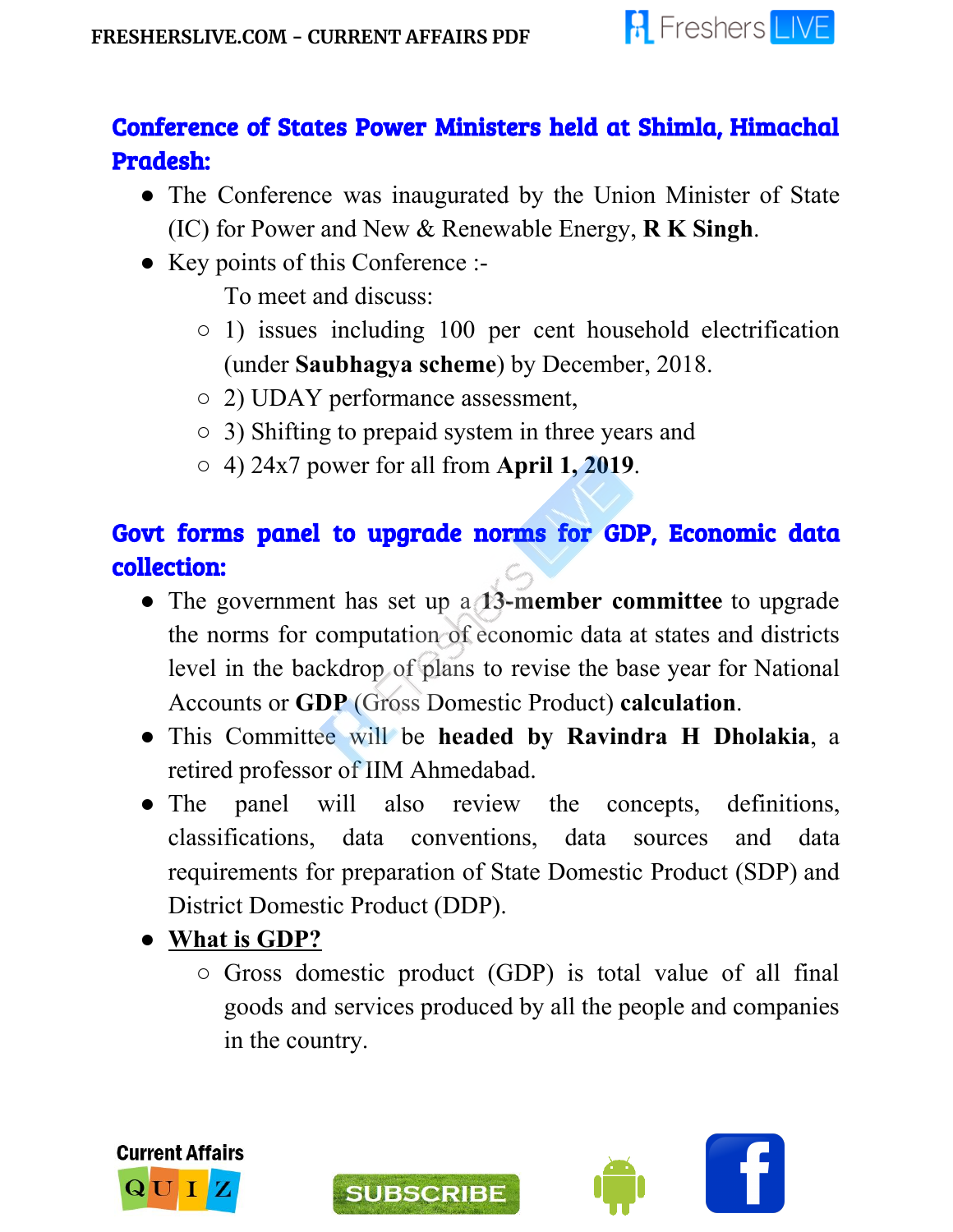

- It doesn't matter if they are citizens or foreign-owned companies.
- If they are located within the country's boundaries, the government counts their production as GDP.

#### Gaming University will be set up in Andhra Pradesh, by UNESCO:

- The United Nations Educational, Scientific and Cultural Organisation (**UNESCO**) entered into an agreement with the Andhra Pradesh government to set up a 'Design University for Gaming' in **Visakhapatnam**.
- For this, UNESCO has asked Andhra Pradesh's chief minister, N **Chandrababu Naidu** to allocate a land area of around 100 acres.
- The hub will create around 50,000 jobs in 10 years.

#### India's first taxi ambulance services launched in Delhi:

- Union Minister of Road Transport and Highways, **Nitin Gadkari** flagged off taxi ambulance services, offered by a Gurugram-based startup **Wagon Cab**.
- The drivers will approach accident victims as soon as they are notified and will get an additional ₹**500** for every victim that they tend to.
- CEO & Co-founder of Wagon Cab:- Uttam Bose

### NITI Aayog to conduct India's first 'Global Mobility Summit' in September:

- NITI Aayog is organising "**MOVE**: Global Mobility Summit" in **New Delhi** on 7th and 8th September, 2018.
- This summit will be inaugurated by PM Narendra Modi.
- The six tracks or themes for the Summit will focus on:





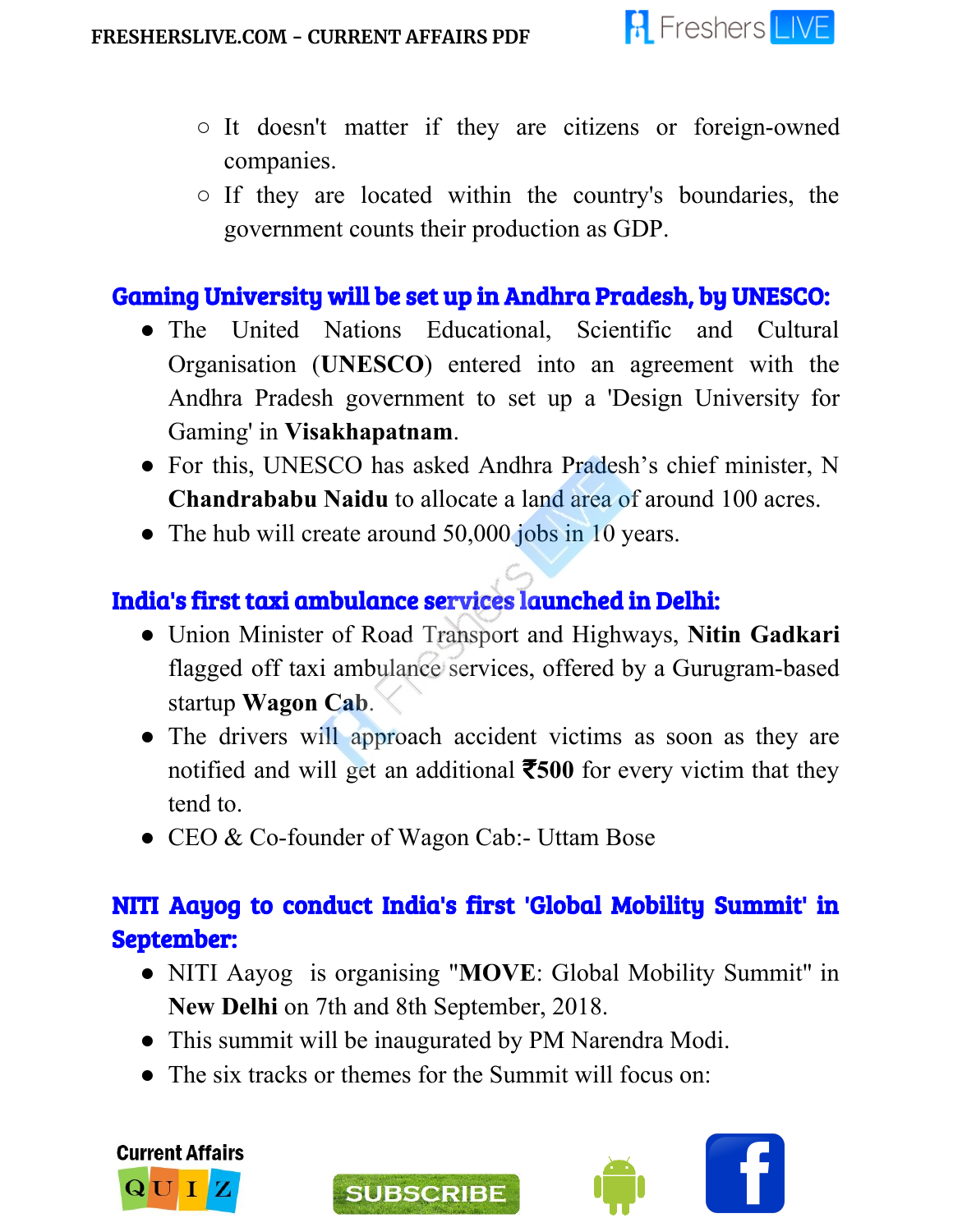

- (i) Asset Utilization and Services;
- (ii) Comprehensive Electrification ;

(iii) Alternative Energy;

- (iv) Reinventing Public Transit;
- (v) Logistics and Goods Transport;
- (vi) Data Analytics and Mobility.
- ♦ Full form of NITI- National Institution for Transforming India

## Maharashtra to give Govt Employees paid leave to look after children:

- Maharashtra government has decided to provide **180 days paid leave** to women government employees to look after their children during the course of service.
- Male government employee can get the same 180 days' paid leave, if his wife has passed away and if he has children who are under 18.
- Employees will be able to demand this leave **thrice a year.**

## Piyush Goyal launched the 'Khan Prahari' App and Surveillance system for unauthorised coal mining:

- Union Minister of Coal, Piyush Goyal launched the **Coal Mine Surveillance & Management System** (CMSMS) and Mobile Application '**Khan Prahari**', which has been developed by CMPDI, Ranchi, a Subsidiary of Coal India Limited (CIL) and Bhaskarcharya Institute of Space Application and Geo-informatics (BISAG).
- It aims to report, monitor and take suitable action on unauthorised coal mining activities.



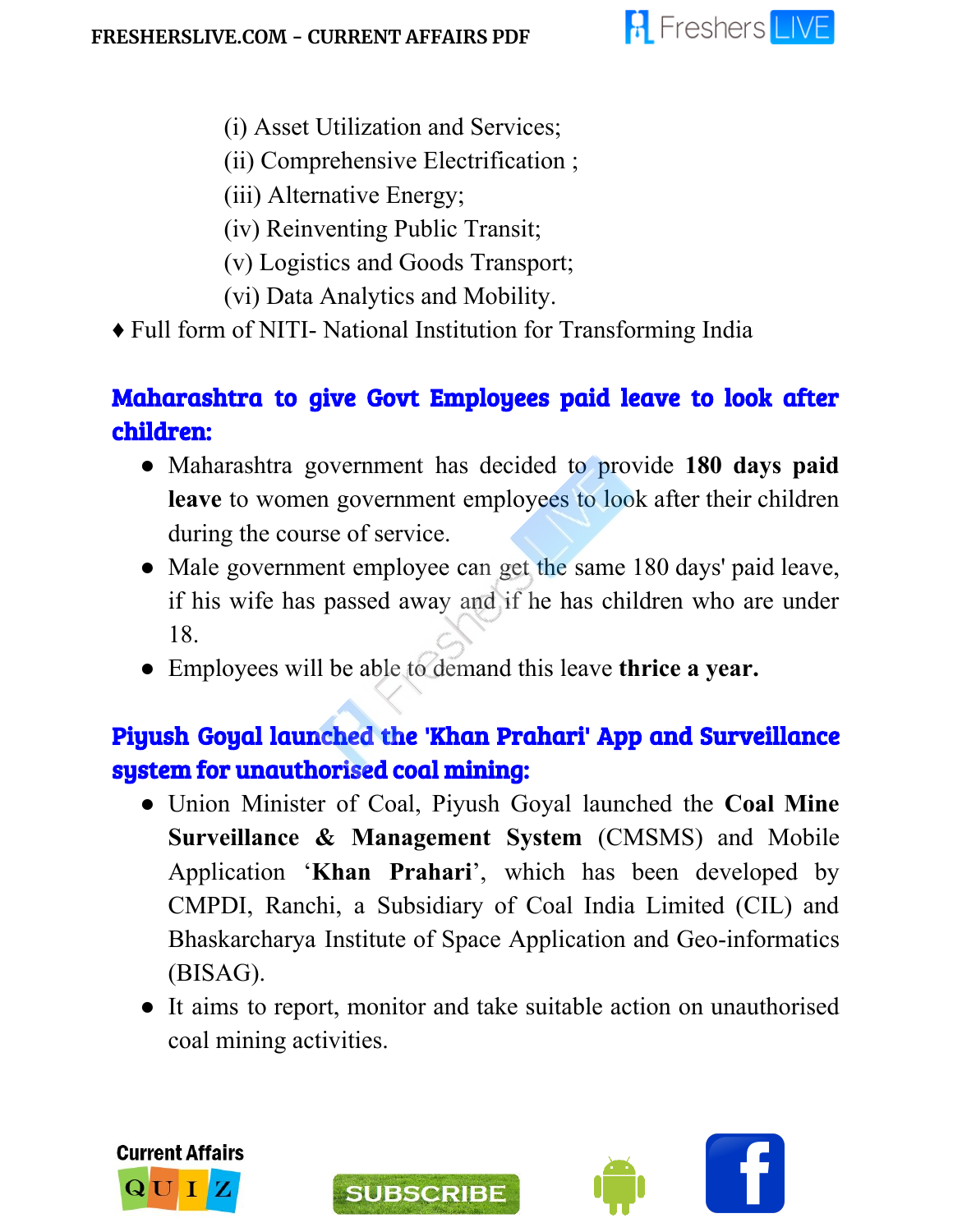

• For each complaint, the alert will go to the Coal India Offices, State Government Officers, District Magistrate and SP of the district.

## A village in Jammu and Kashmir gets electricity first time since Independence:

- **Narla Bambal** village in Jammu and Kashmir's Rajouri district, received electricity connection and metalled road for the first time since Independence.
- Road for that village was constructed under **Pradhan Mantri Gram Sadak Yojana**.
- The electricity is provided to the people of the village under **Deen Dayal Upadhyay scheme**.
- Last month, the Central and State government also constructed 'pucca houses' in Rajouri, for those living below poverty line, under **Pradhan Mantri Awas Yojana**.

## Uttar Pradesh orders plastic ban from July 15, third time since 2015:

- During a programme in Barabanki district, Uttar Pradesh Chief Minister **Yogi Adityanath** announced ban on plastic bags, cups and glasses across the state from **July 15** onwards.
- Maharashtra had banned the use of plastic from **June 23**.

**SUBSCRIBE** 

• The latest announcement came as Prime Minister Narendra Modi is pushing a plan to completely end the use of single-use plastic in India by **2022**.

## West Bengal chief minister cuts luxury travel for ministers, announces 'one person, one car' policy:



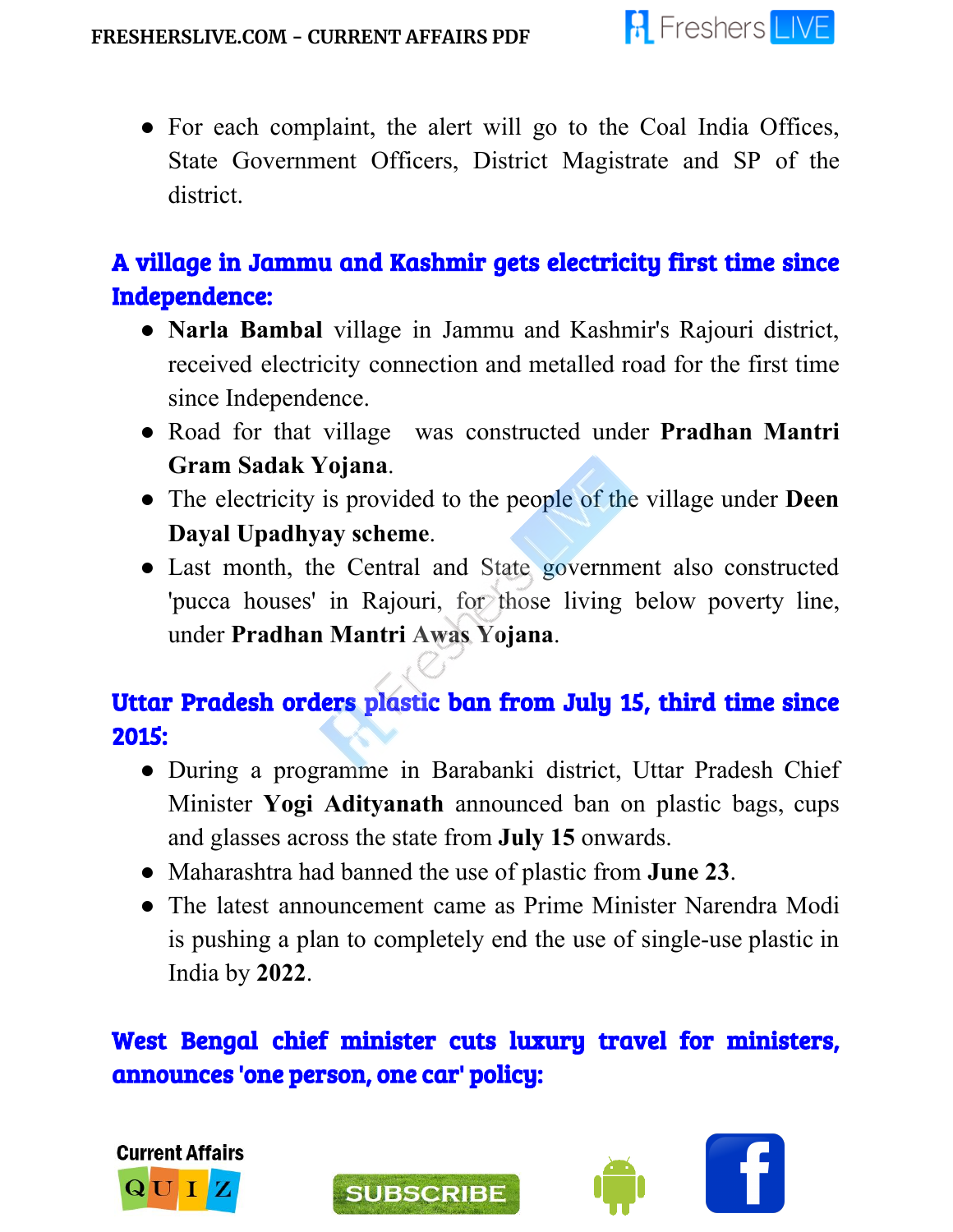

- In an attempt to reduce travel expenses of ministers and bureaucrats, West Bengal chief minister **Mamata Banerjee** also announced that **foreign travel** of ministers and state officials would be sanctioned only by her, apart from ordering cuts on hospitality expenses such as food and refreshments on an emergency basis.
- She further mandated economy class travel in **low-cost airlines** for all domestic air trips.
- Banerjee also formed a committee, to be headed by chief secretary Malay Kumar De, to supervise progress of government projects.

## AAI to set up Civil Aviation Research Organization at Hyderabad:

- State-run Airports Authority of India (AAI) will set up Civil Aviation Research Organization (CARO) at **Begumpet Airport**, Hyderabad.
- AAI has allocated **Rs 1,200 crore** for this project that will be spent over 12 years for research and development.
- **Aim**:- To solve growing air traffic and to enhance safety, capacity and efficiency of aircraft operations in India.

## Narendra Modi to inaugurate the 'Statue of Unity' on 31st October:

- The Statue of Unity, being built near the Sardar Sarovar dam on the **Narmada river**, at a cost of **Rs 2,989**, in memory of **Sardar Vallabhbhai Patel.**
- On 31st October, the birth anniversary of Sardar Vallabhbhai Patel, Prime Minister Narendra Modi will inaugurate the "Statue of Unity", the tallest statue in the world.





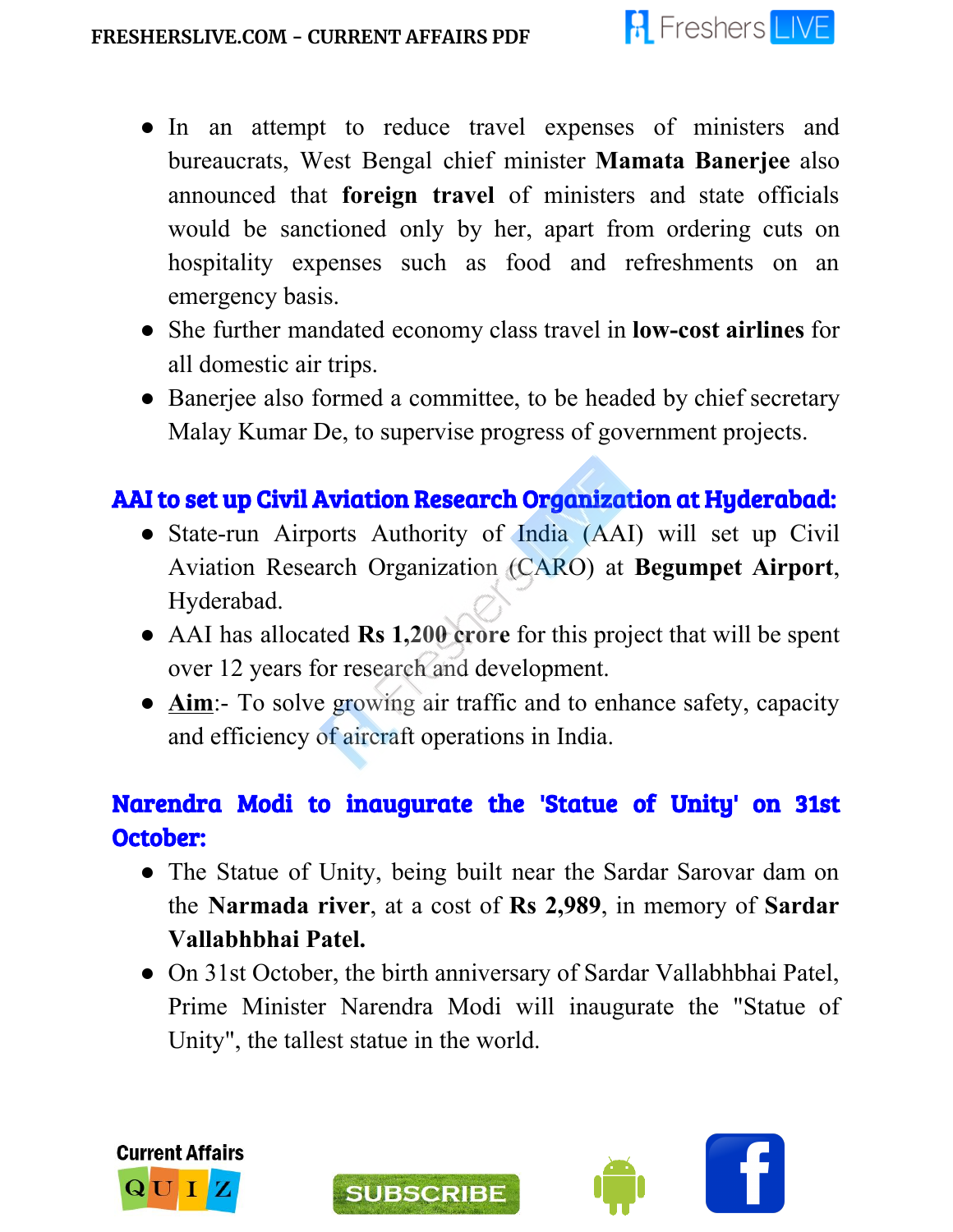

- Memorials, museums and research centres were built where the statue is installed.
- The Statue of Unity is being built with 5,700 Metric tonne structural steel, 68,000 Metric tonne of concrete and 1,900 MT of bronze.

## **SCHEMES:**

#### Maharashtra govt announces Kanya Van Samruddhi Yojana:

- The aim of the scheme is to **empower women** and **promote tree plantation**.
- The scheme was approved in the cabinet meeting chaired by Chief Minister Devendra Fadnavis.
- As per the scheme, farmers families with **2 girl children** will be given **10 saplings** of different varieties, including teakwood, mango, jackfruit, black plum, and tamarind for plantation.
- The income from these trees will be utilized for safeguarding the future of the girls.

## Rajasthan started scheme to provide milk to 62 lakh school students:

- The Rajasthan government has launched a scheme to provide milk **thrice** a week to 62 lakh students in government schools and madrassas.
- While students till **Class 5** will get **150ml**, students in **Class 6-8** will get **200 ml**.



ł



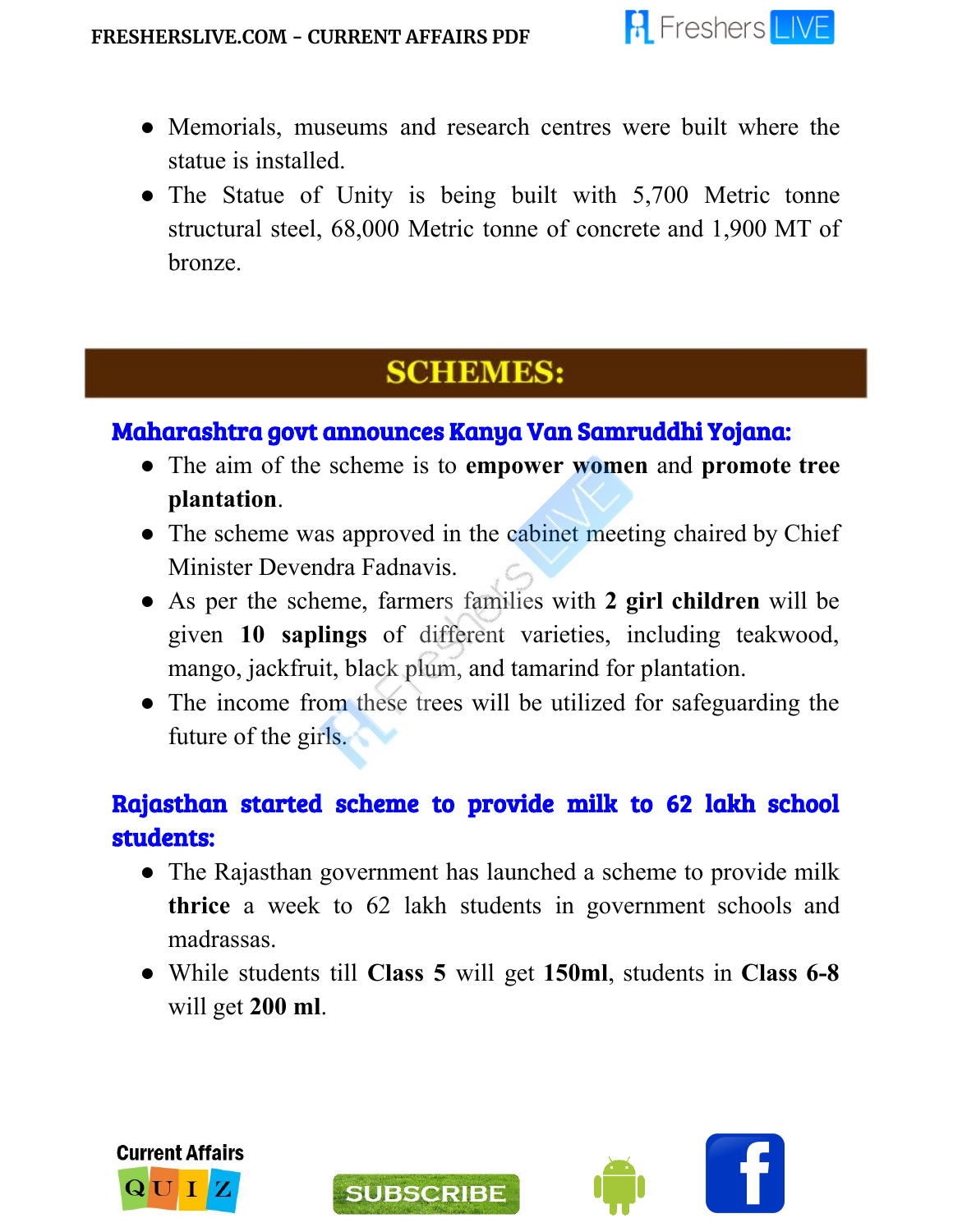

● This scheme was launched by Rajasthan Chief Minister **Vasundhara Raje** during the launch of Annapurna Dudh Yojana, in Jaipur.

## Gujarat CM launched 'Poshan Abhiyan' to eradicate malnutrition:

- Gujarat Chief Minister **Vijay Rupani** launched '**Poshan Abhiyan**' - a statewide mission to eradicate **malnutrition** among children by providing them nutritious food through Anganwadi centres.
- He also launched **'Purna'** project to eliminate malnutrition among girls in the age group of **14 to 18**, at an allocated cost of **Rs 270 crore.**
- Full form of PURNA Prevention of Under Nutrition and Reduction of Nutritional Anaemia among Adolescent Girls.
- Nationwide Poshan Mission was launched by Prime Minister Narendra Modi from Rajasthan on **March 8** this year.

## Madhya Pradesh government launches subsidised power scheme named "Sambal":

- Under **Sambal** Yojana, the Below Poverty Line (BPL) families would be provided **electricity** at a cost of **Rs 200 per month.**
- The scheme is expected to benefit 88 lakh families in the state.
- **Objective**:- To make sure that all the households in Madhya Pradesh have power facility.
- **● Who are eligible for the Sambal scheme?**
	- People who are not using air-conditioners, electric heaters and whose power consumption is below 1000 watts would be eligible for this scheme.
- Madhya Pradesh CM Shivraj Singh Chouhan,





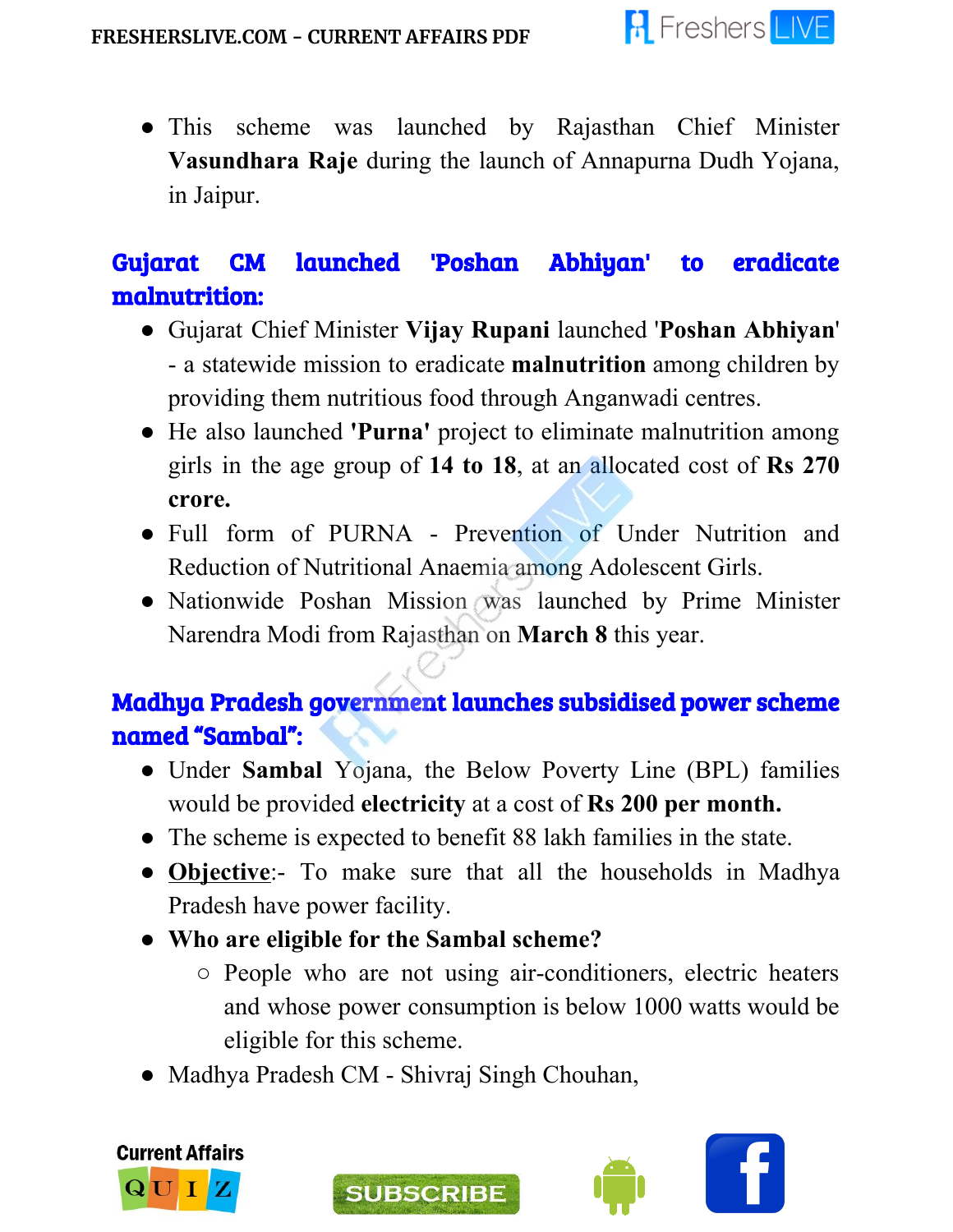

● Governor- Anandiben Patel.

# APPOINTMENTS/RESIGNATIONS:

| <b>Person</b>                                      | <b>Appointed</b><br>/ Resigned         | <b>Institution</b> /<br><b>Country</b>                                          | <b>Points to be noted</b>                                                                                                                                                                                                 |
|----------------------------------------------------|----------------------------------------|---------------------------------------------------------------------------------|---------------------------------------------------------------------------------------------------------------------------------------------------------------------------------------------------------------------------|
| <b>Andres</b><br><b>Manuel</b><br>Lopez<br>Obrador | elected as<br>President                | Mexico                                                                          | Obrador (64-year-old) has won<br>$\bullet$<br>the Mexico's presidency at the<br>third attempt.<br>Lopez Obrador will formally take<br>power on December 1.<br><b>Present President of Mexico:-</b><br>Enrique Pena Nieto. |
| <b>Seema</b><br><b>Nanda</b>                       | named as<br><b>CEO</b>                 | Democratic<br>National<br>Committee<br>(DNC) of<br><b>United States</b><br>(US) | She ia an Indian American<br>$\bullet$<br>She replaces interim CEO Mary<br>Beth Cahill, who took the helm<br>of the DNC in February.                                                                                      |
| <b>Uttam</b><br><b>Dhillon</b>                     | appointed as<br>the Acting<br>Director | <b>US Drug</b><br>Enforcement<br>Administratio<br>n(DEA)                        | He is an Indian-American<br>lawyer.<br>Dhillon last served as the Deputy<br>Counsel and Deputy Assistant to<br>President Donald Trump.                                                                                    |
| <b>Janardan</b><br><b>Singh</b><br>Gehlot          | elected as<br>President                | International<br>Kabaddi<br>Federation<br>Chief                                 | He will be in charge for the next<br>four years.<br>The result was announced after<br>Annual General<br>Congress<br>the<br>federation,<br>the<br>(AGC)<br>of<br>conducted in Dubai, the UAE.                              |
| <b>Sathyasri</b><br><b>Sharmila</b>                | appointed as                           | First<br>Transgender<br>Lawyer of<br>India                                      | She is 36 year-old, from<br>Paramakudi in Ramanathapuram<br>district, Tamil Nadu.<br>On a related note, Rajasthan's<br>Ganga Kumari was appointed as                                                                      |







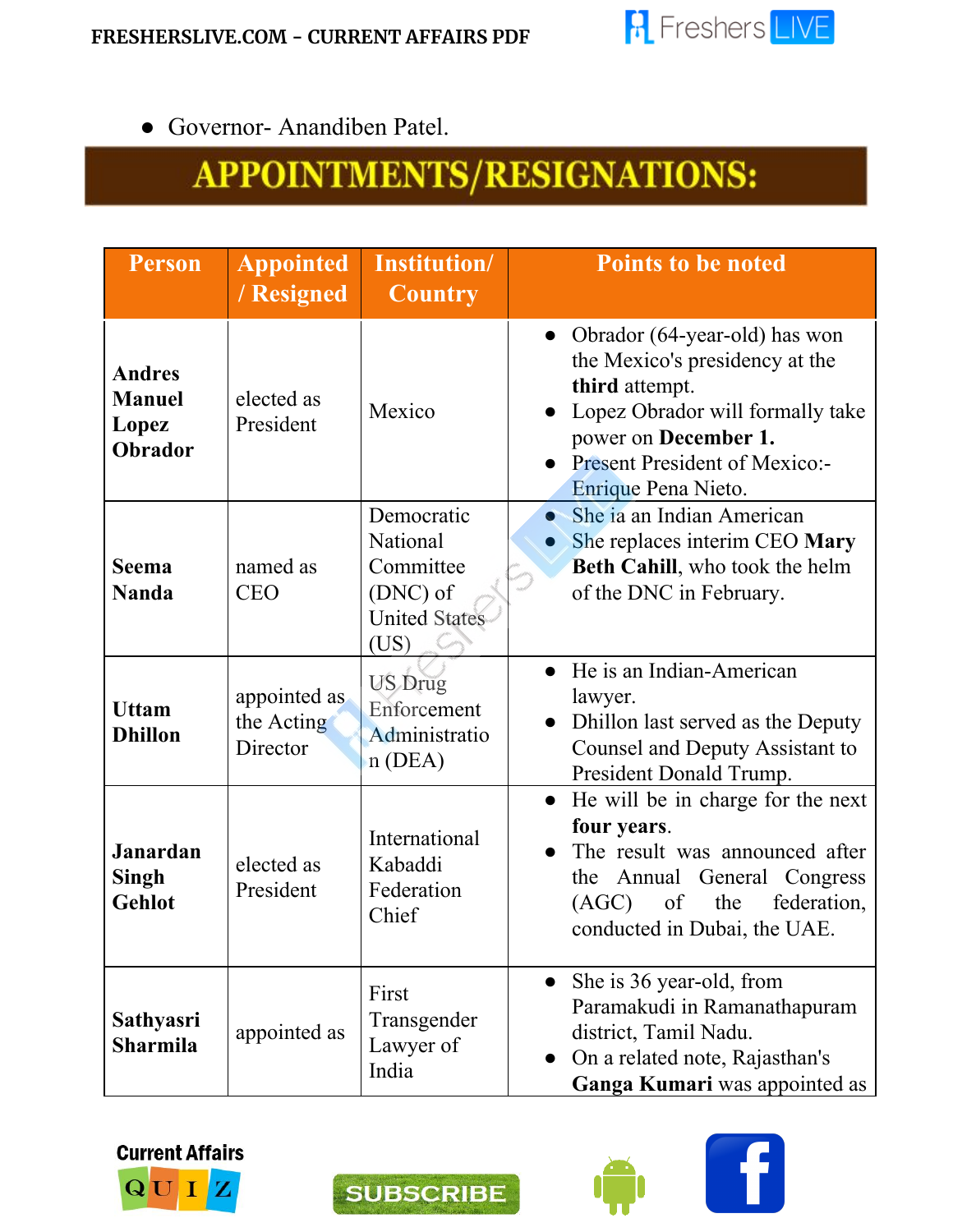

|                                       |                                        |                                        | the first transgender woman<br>constable after Justice Dinesh<br>Mehta issued the order.<br>• Meanwhile, West Bengal's<br>Joyita Mondal was appointed<br>the Lok Adalat judge of Islampur<br>in North Dinajpur district, thus                                                                                                                                                                                                                                                                                       |
|---------------------------------------|----------------------------------------|----------------------------------------|---------------------------------------------------------------------------------------------------------------------------------------------------------------------------------------------------------------------------------------------------------------------------------------------------------------------------------------------------------------------------------------------------------------------------------------------------------------------------------------------------------------------|
|                                       |                                        |                                        | giving India its first transgender<br>judge.                                                                                                                                                                                                                                                                                                                                                                                                                                                                        |
| <b>Vishwas</b><br>Patel               | appointed as<br>new<br>Chairman        | Payments<br>Council of<br>India        | • PCI has also announced the<br>appointment of Loney Antony,<br>Managing Director, Hitachi<br>Payment Services as its new<br>Co-Chairman.                                                                                                                                                                                                                                                                                                                                                                           |
| <b>Adarsh</b><br><b>Kumar</b><br>Goel | appointed as<br><b>New</b><br>Chairman | National<br>Green<br>Tribunal<br>(NGT) | He is appointed for a period of 5<br>years.<br>He was the first Supreme Court<br>judge from Haryana.<br>He replaces the acting<br>chairperson Justice Jawad Rahim.<br>Justice Goel was appointed<br>Supreme Court judge in July<br>2014.<br><b>About NGT:-</b><br>The NGT was established on October<br>18, 2010 under the National Green<br>Tribunal Act for effective and<br>expeditious disposal of cases relating to<br>environmental protection and<br>conservation of forests and other natural<br>resources. |







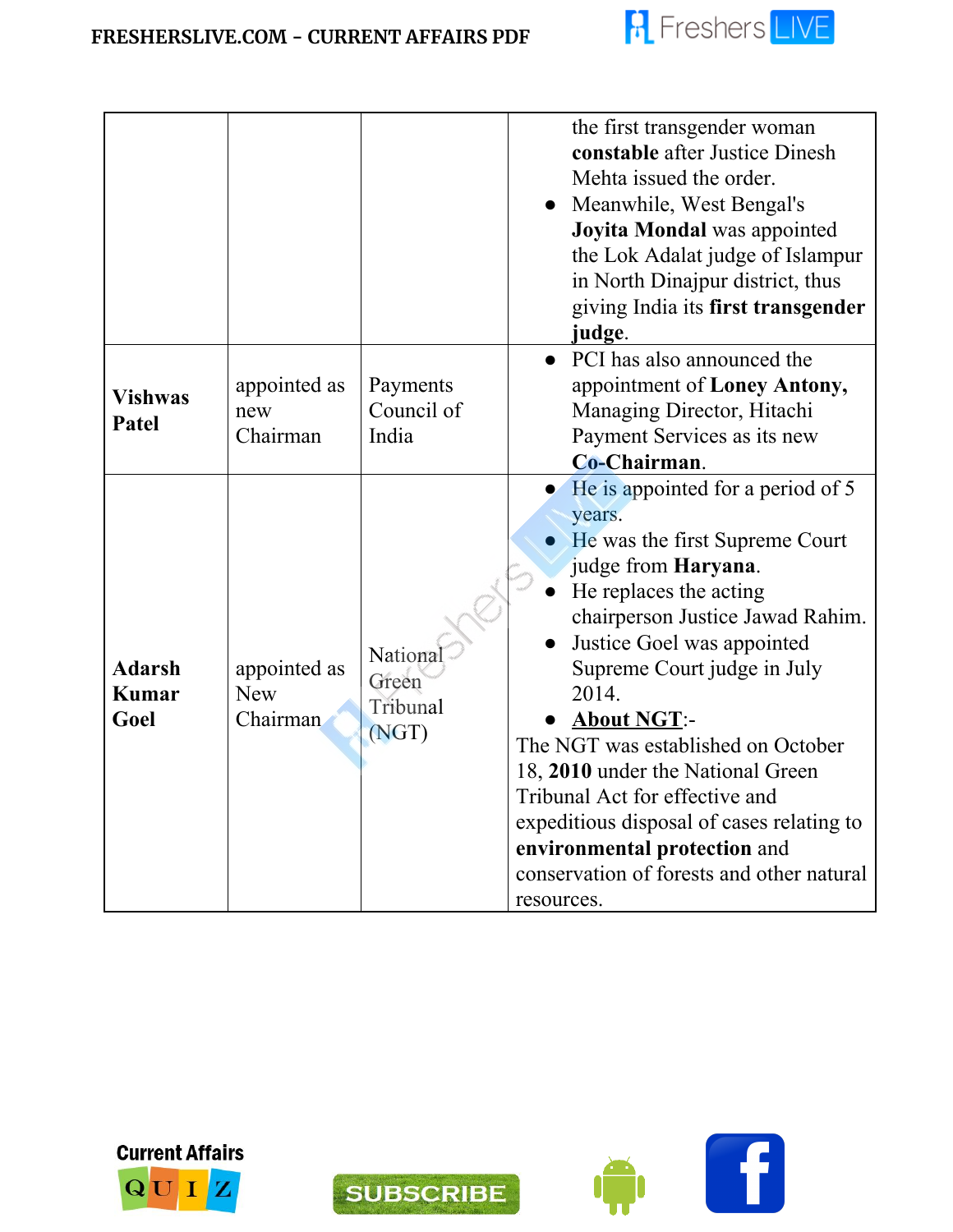

## **BANKING & FINANCE NEWS:**

#### Money in Swiss banks: India moves to 73rd place, UK remains on top:

- **India** has moved up 15 places to **73rd** in terms of money parked by its citizens with Swiss banks in 2017, while the **UK** remains on **top**.
- India had slipped to 88th place with a 44 per cent plunge in such funds during 2016, but the latest data from the Swiss National Bank (SNB) shows an increase of over 50 per cent during 2017 to CHF 1.01 billion (about Rs 7,000 crore).
- **Pakistan** is now placed one place higher than India at **72nd** position.

#### RBI issued license to Bank of China to operate in India:

- The decision was based on the commitment made by Prime Minister Narendra Modi to the Chinese President Xi Jinping, during the Shanghai Cooperation Organization (**SCO**) **Summit** in Qingdao, China.
- Following this, the 106-year-old "Bank of China" will open a branch in India.
- The Bank of China (BoC) opened its first branch in South Asia in **Pakistan's Karachi** last year.
- Bank of China (BOC) headquarter:- **Beijing**.

**SUBSCRIBE** 



j

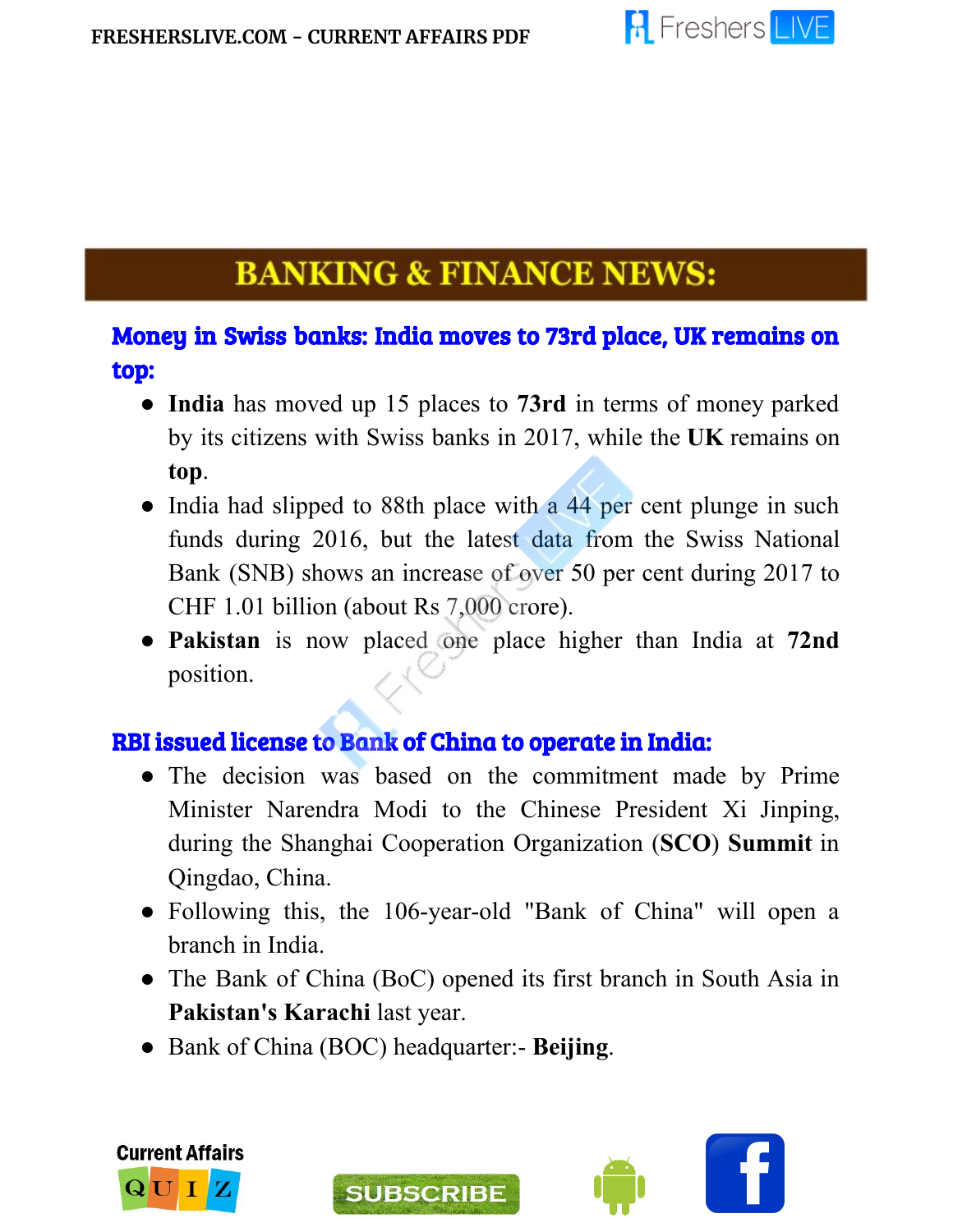

## Allahabad Bank, Punjab National Bank raised lending rate by up to 10 basis points:

- Kolkata-headquartered **Allahabad Bank** and Delhi-headquartered **PNB** (Punjab National Bank) raised their marginal cost of funds-based lending rate (MCLR) by up to **10 basis points**, with effect from July 1, 2018.
- One basis point equals one-hundredth of a percentage point.
	- ♦ For loan of a **six-month** tenor, the borrowing rate will be costlier by 0.10 per cent to **8.40** per cent.
	- ♦ For **one year** loan term, the new rate is up by 0.05 per cent to **8.45** percent,
	- ♦ For **three year** loan term, the new rate is **8.60** per cent,
	- ♦ For **five year** loan term, the new rate is **8.75** per cent.

#### IIFL is India's No. 1 investment bank for Fiscal Year 2017 to 2018:

- As per Prime Database Investment Bankers League table for FY 2017-18, **IIFL** is India's **top investment bank** for equity issuances by private sector companies.
- IIFL is a publicly listed company and is engaged in Investment Banking, Securities dealing, Wealth & Asset Management and Loans & Mortgages.

#### YES Bank gets SEBI nod to launch mutual fund business:

**SUBSCRIBE** 

• India's fourth largest private sector lender, YES Bank received final regulatory approval from the Securities & Exchange Board of India (SEBI) to start mutual fund business, named "**YES Asset Management India Limited (YAMIL)**".





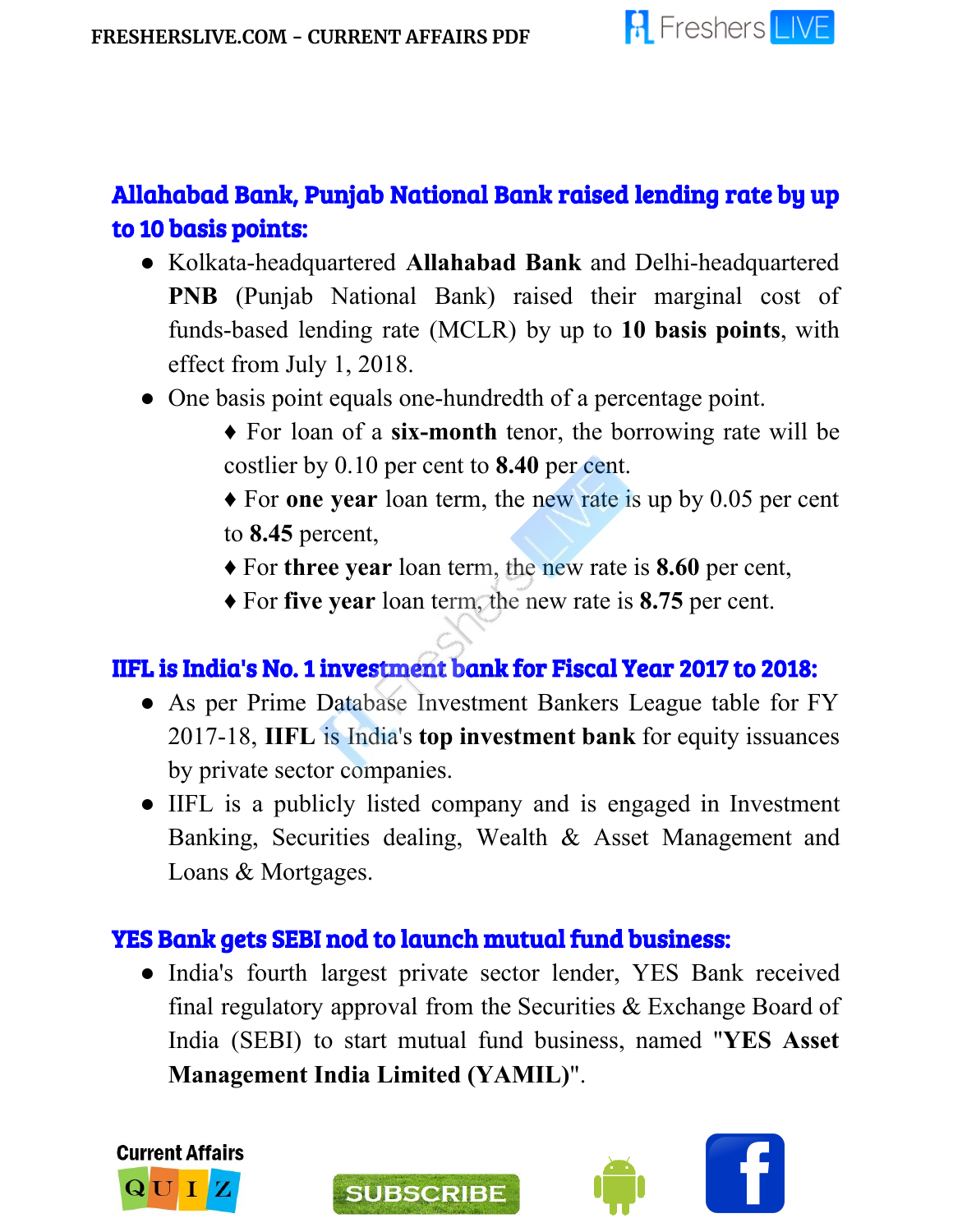

● YES Bank Director & chief executive officer: - Rana Kapoor

#### HDFC Bank becomes the most valuable bank in the emerging market outside China:

- There are **four** lenders **from India** that now rank among the **world's 500** most valuable companies. **HDFC Bank** is followed by its housing finance cousin Housing Development Finance Corporation (HDFC), **Kotak Mahindra Bank and State Bank of India.**
- There are now **11 Indian companies** among the world's 500 biggest firms in terms of market cap. Tata Consultancy Services (**TCS**) **tops** the chart with a market cap of \$103 billion, followed by Reliance Industries.
- HDFC Bank has gone past Russia's Sberbank to become the most valuable bank in the emerging market outside China. HDFC Bank's current market capitalisation is \$78.4 billion against Sberbank's \$74.4 billion.
- Industrial & Commercial Bank of China topping the list with a market cap of \$273.4 billion, followed by China Construction Bank (\$225.1 billion).

## **DEFENCE NEWS:**

### Tejas fighter aircraft begins operations from Sulur station, Kerala:

**SUBSCRIBE** 

● Indian- Made Indigenous fighter aircraft **Tejas** of No 45 Squadron 'The Flying Daggers' formally commenced operations from the Air



ī

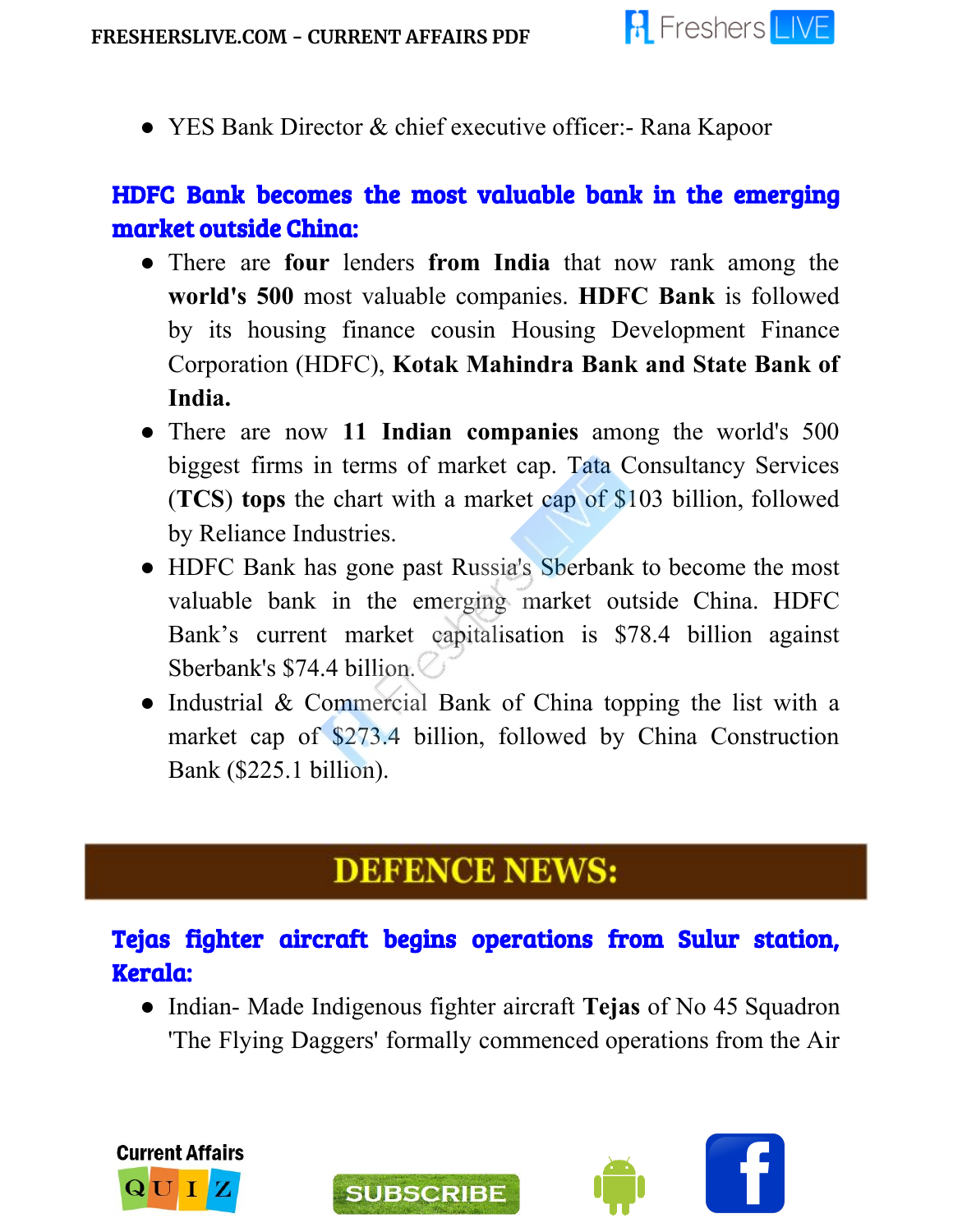

Force Station at **Sulur** near Coimbatore under Group Captain S Dhankhar.

- Tejas is the first advanced Fly-by-wire **fighter aircraft** designed, developed and manufactured in India by Bengaluru headquartered **HAL** (Hindustan Aeronautics Limited).
- It is equipped with a satellite-aided Inertial Navigation System.
- It can fire **Air to Air Missiles**, carry bombs and Precision Guided ammunition.

#### ISROs first 'pad abort' test conducted successfully:

- The **PAT** (Pad Abort Test) was conducted at the **Satish Dhawan Space Centre, Sriharikota.**
- It marks the first step to qualify India's indigenous **Crew Escape System technology** for launching astronauts into space.
- The Crew Escape System is an emergency accident avoidance measure designed to quickly get astronauts and their spacecraft away from the launch vehicle if a malfunction occurs during the initial stage of the launch.
- A prior critical experiment was carried out on December 18, 2014, when the **CARE** (Crew Module Atmospheric Re-entry Experiment) capsule successfully demonstrated that it could survive atmospheric re-entry.

# **SCIENCE & TECHNOLOGY:**

### Election Commission of India launched Mobile App cVIGIL:

**SUBSCRIBE** 

● The Chief Election Commissioner Shri. **O.P. Rawat**, along with the Election Commissioners Shri Sunil Arora and Shri Ashok



l



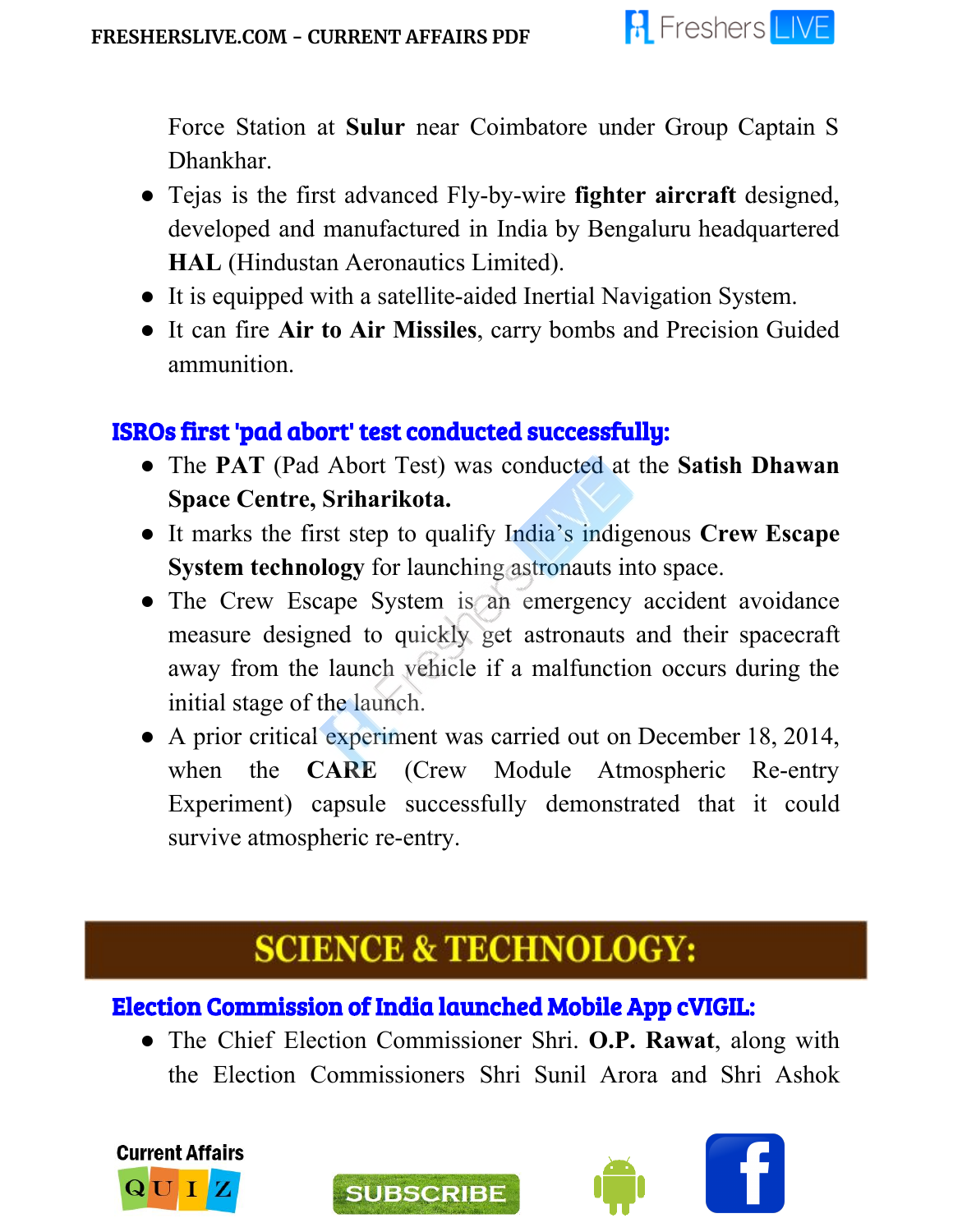

Lavasa launched a mobile app, called **'Cvigil**,' which stands for "**citizens' vigil**", for citizens to report any violation during elections.

- The app will be operational only where elections are announced.
- The app was test on a pilot basis in **Bengaluru**.
- The service is now being extended Madhya Pradesh, Rajasthan, Chhattisgarh and Mizoram for the upcoming assembly polls.

## Reliance Jio to exchange old feature phones for new at  $\bar{c}$  501 rupees:

- At the 41st Annual General Meeting of Mukesh Ambani-led Reliance Industries, it has been announced that customers can now exchange their existing feature phones for a new **JioPhone** by paying ₹**501**.
- This exchange offer, called '**Monsoon Hungama**', will start from **July 21,** 2018.
- The company also launched **JioPhone 2**, the successor to JioPhone and will be available at an introductory price of Rs 2,999, starting August 15.
- The company also announced **JioGigaFiber** a fixed line broadband, GigaRouter.
- JioPhone offers 512MB of RAM and 4GB internal storage, which is expandable up to 128GB via a microSD card slot.

### Australia's Fleet Space to launch first 2 satellites with ISRO, SpaceX:

● **Australian** Internet of Things (IoT) startup **Fleet Space Technologies** has announced launch plans for its first two nanosatellites, **Centauri I and II**, in the second half of 2018.





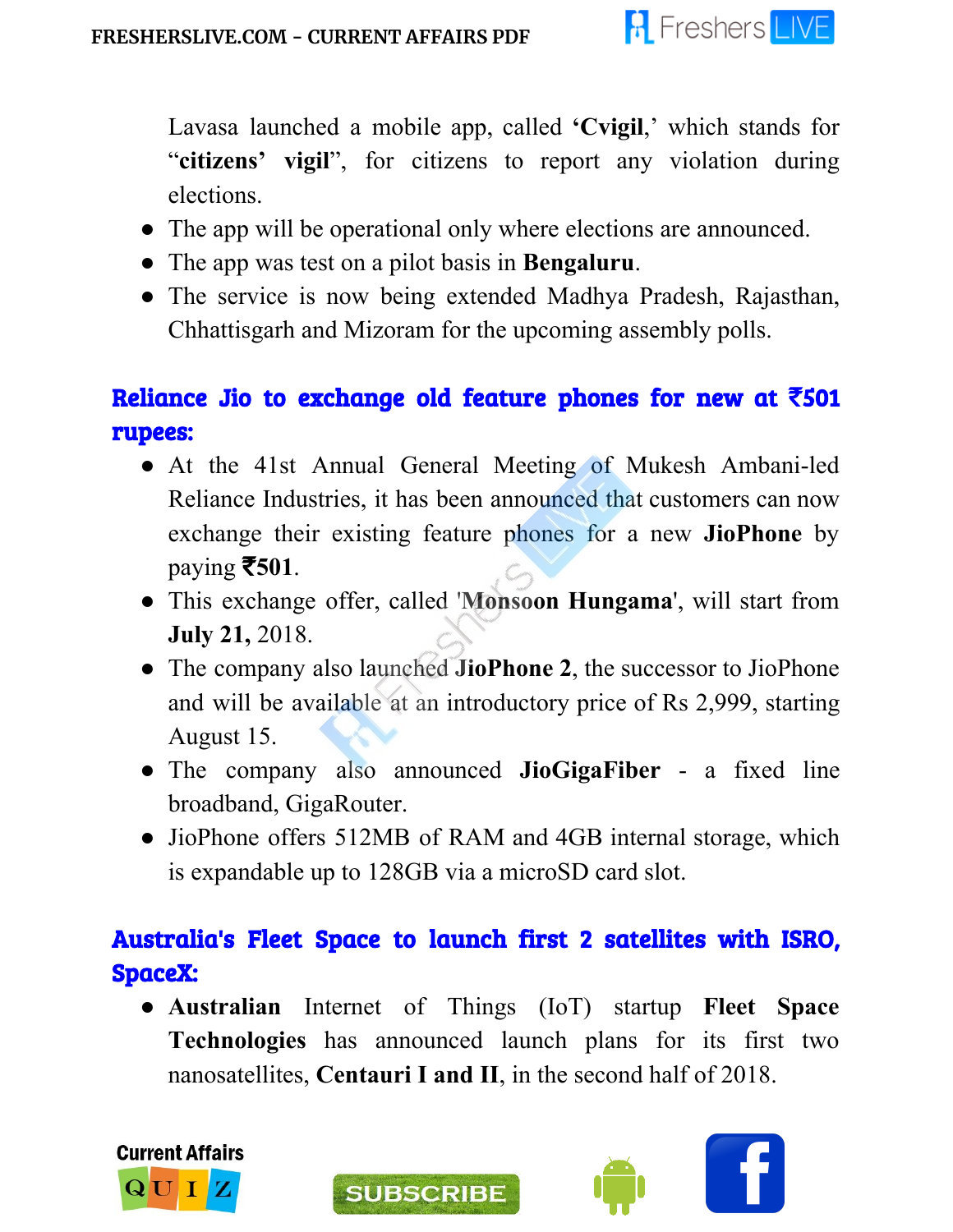

- 10-kg nanosatellite Centauri I will be launched on Indian space agency ISRO's Polar Satellite Launch Vehicle (**PSLV**).
- Centauri II will be launched on SpaceX's **Falcon 9**.

#### BSNL unveiled internet telephony service 'Wings':

- Bharat Sanchar Nigam Ltd (**BSNL**) will roll out its new internet telephony service with brand name "**Wings**" from **August 1**.
- Those subscribing to "Wings", entailing one-time registration fee of **Rs 1,099**, will be able to make calls using any internet connection including broadband, WiFi, 3G or 4G data network of any operator, thus overcoming connectivity problems even in areas having patchy signals.
- Those subscribers can avail **free** domestic **calls for one year**, while the overseas calls will be priced as per international tariffs of BSNL landline.

### CBIC launched GST 'Verify App':

- **Central Board of Indirect Taxes and Customs** (CBIC) has launched a mobile app **'GST Verify'** developed by B Raghu Kiran, joint commissioner GST Hyderabad.
- It is an android app to verify if the person collecting GST from the consumer is eligible to collect it or not.

# **SPORTS NEWS:**

### India clinched the Kabaddi Masters Dubai 2018 title:

**SUBSCRIBE** 

● The Indian kabaddi team beat **Iran 44-26** and lifted the "Kabaddi Masters 2018" title in Dubai.



j

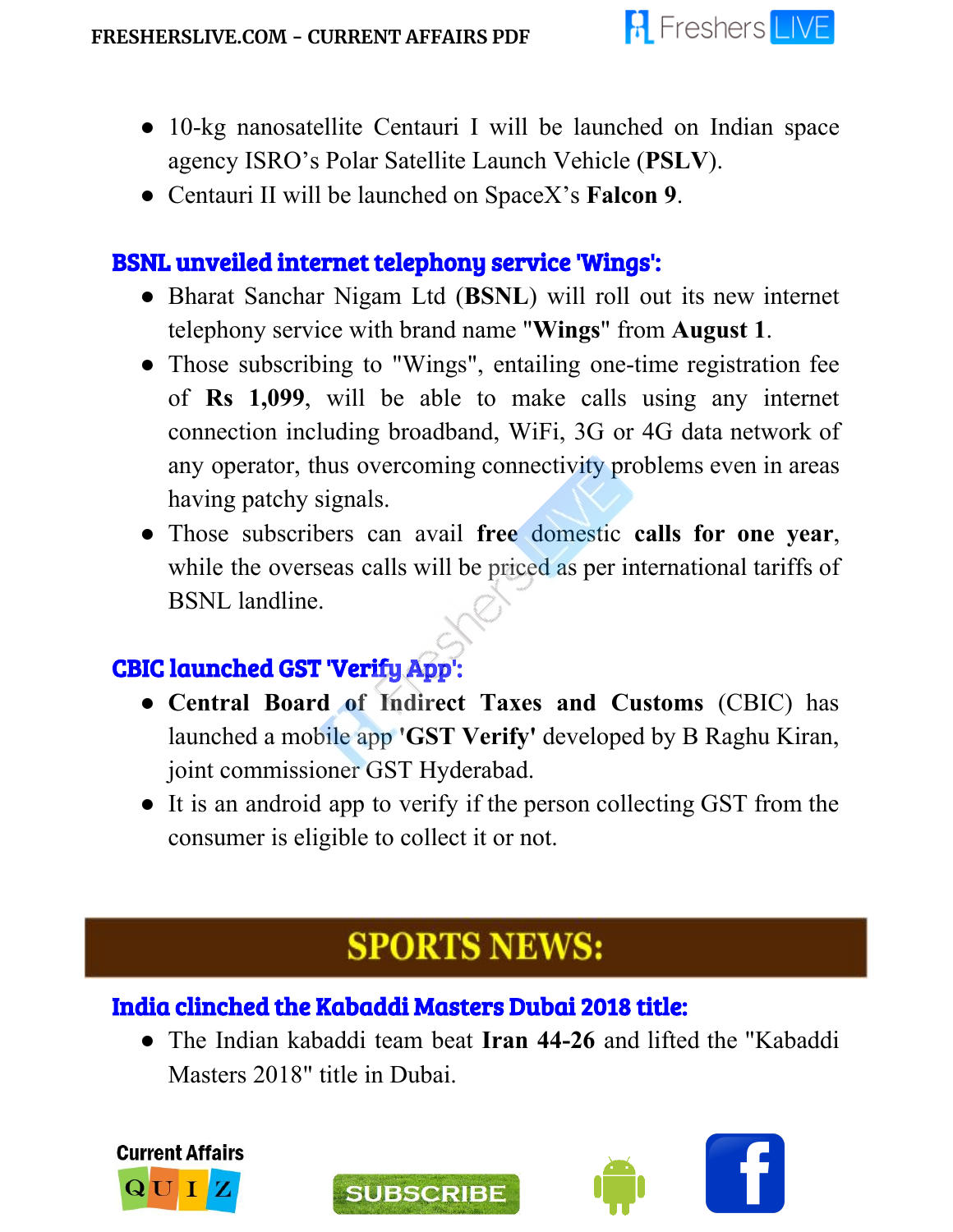

- India's captain **Ajay Thakur**
- Iranian captain Mohammad Maleki.

## Australia won Hockey Champions Trophy Final 2018, India finish Runners Up:

- India lost 1-3 to **Australia** in the final match of "Champions Trophy Hockey 2018" held in Breda, the **Netherlands**.
- India captain **PR Sreejesh** receives the award for the **best goalkeeper** of the tournament.
- The **Netherlands** beat Olympic champions Argentina 2-0 to win the **bronze** medal playoff.

### Lee Chong Wei won Malaysian Open Badminton singles title:

- Malaysian veteran **Lee Chong Wei** has won the Malaysian Open Badminton singles title for a historic **12th** time.
- In the final match, he defeated Japanese shuttler **Kento Momota** in straight games 21-17 23-21 in 71 minutes.

## ● **OTHER RESULTS**:-

- Mixed doubles: Zheng Siwei-Huang Yaqiong defeated Wang Yilyu-Huang Dongping.
- Women's doubles: Misaki Matsutomo-Ayaka Takahashi defeated Chen Qingchen-Jia Yifan.
- Women's singles: Tai Tzu-ying defeated He Bingjiao.
- Men's doubles: Takeshi Kamura-Keigo Sonoda defeated Hiroyuki Endo-Yuta Watanabe.





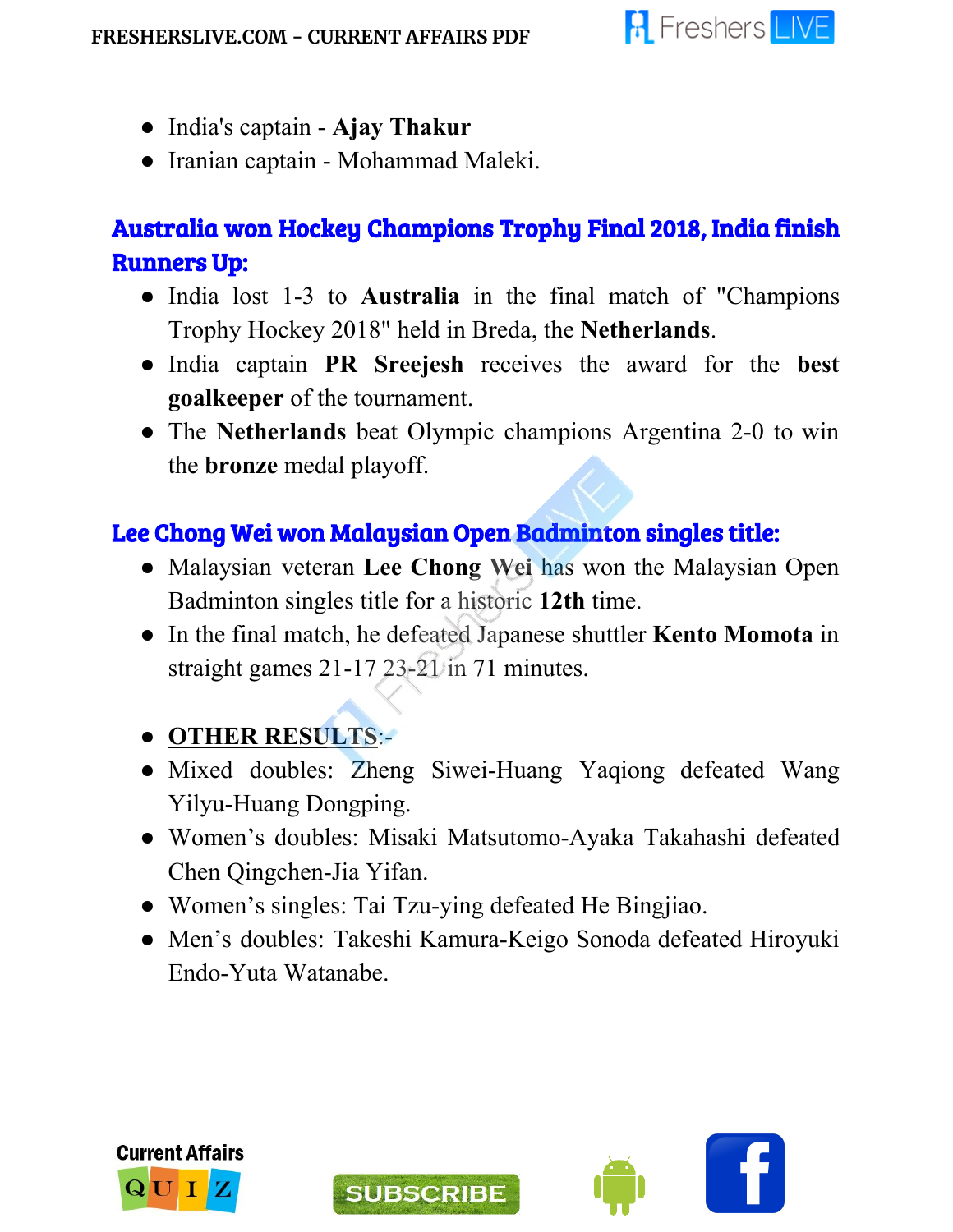

### Russia became the first team in FIFA World Cup history to use fourth substitute:

- **Russian** midfielder **Aleksandr Erokhin** has become the first-ever player to come on as a fourth substitute during a FIFA World Cup match.
- He replaced Daler Kuziaev during the extra time's first half **against Spain** in Round of 16 match.
- FIFA 2018 has allowed teams to make a fourth substitution but only in extra time of knockouts during this edition.

## India now moved to the second spot in the ICC T20I team rankings:

- After winning the two-match T20I series against **Ireland**, **Indian** team reached the **second spot** in the ICC T20I team rankings.
- **Pakistan** are still at the **top** of the table with 131 points, which is an eight-point lead over India.
- **Australia** lost four points and have now slipped to the **third** position with 122 points.
- India will next face England in a three-match T20I series.

## Rahul Dravid becomes the fifth Indian cricketer to be inducted into the ICC Hall of Fame:

- Former Team India captain **Rahul Dravid** (45-year-old) has become the **fifth** Indian cricketer after Anil Kumble, Sunil Gavaskar, Bishan Singh Bedi and Kapil Dev to be inducted into the ICC Hall of Fame.
- He scored 24,208 runs in 509 international matches in his nearly 16-year-long playing career.



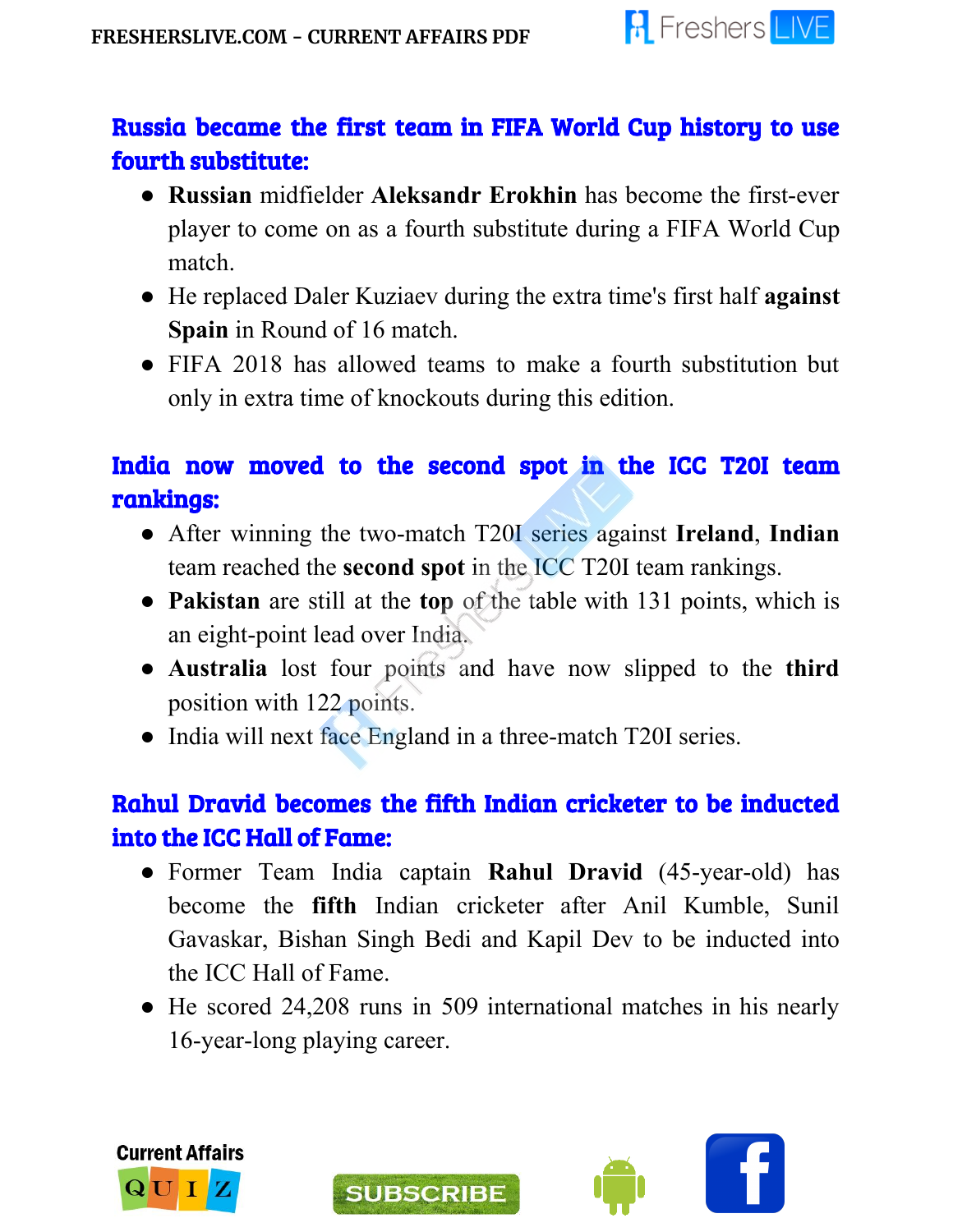

● Australia captain **Ricky Ponting** and retired England woman wicketkeeper-batter **Claire Taylor** are also inducted into the ICC Hall of Fame.

## Vikram Dogra become the first Indian Army officer to complete world's toughest Ironman Triathlon:

- Ironman Triathlon comprises three consecutive events: a 3.8-km swim, 180-km cycling and 42.2-km marathon, to be completed within 17 hours.
- Major General **Vikram Dogra** completed the triathlon in 14 hours and 21 minutes to earn the 'Ironman' title.
- Ironman **Austria** was held in the scenic town of **Klagenfurt** and over 3000 athletes participated in the event.

### Max Verstappen won the Austrian Grand Prix:

- Verstappen (20-year-old Dutch driver) won Red Bull's home Austrian Grand Prix Formula One to claim his first win of the season.
- **Kimi Raikkonen** was a close **second**, with teammate Vettel third.

## Australian captain Aaron Finch posted highest ever IT20 individual score:

- **Aaron Finch** the **Australian** captain hit 172 runs, the highest T20I scores, against Zimbabwe in the recent tri-series. He broke his own record of 156 runs.
- **Finch and D'Arcy** Short shared a 223-run opening stand and created the record for the highest opening partnership in the shortest format of the international-level game.



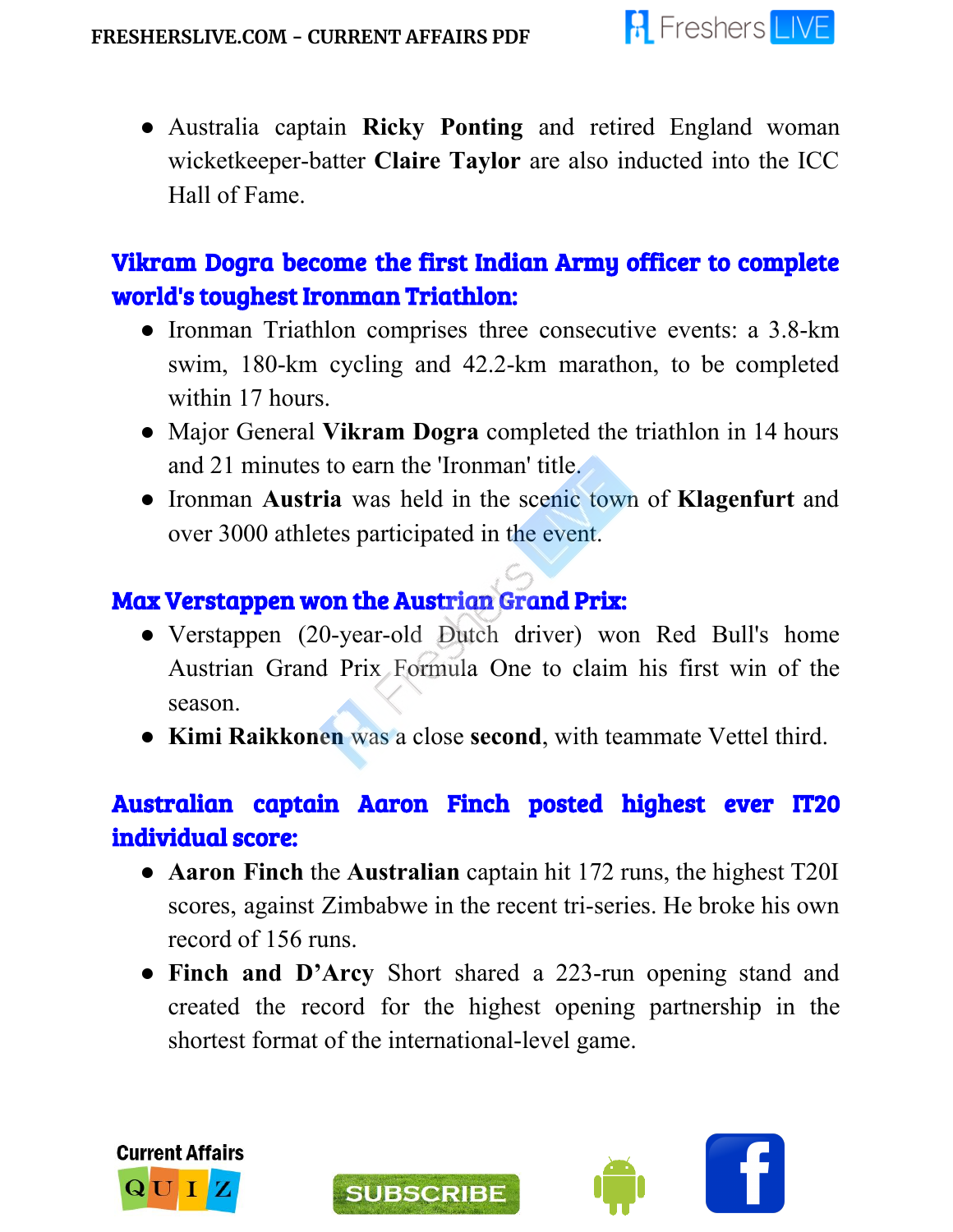

• The previous record was held by Martin Guptill and Kane Williamson, 171 runs, between New Zealand and Pakistan in 2016.

# **AWARDS:**

## Irrfan Khan honoured with Icon Award at the London Indian Film Festival:

- Irrfan, who is undergoing treatment in London for a neuroendocrine tumour, accepted his award privately.
- **Richa Chadha** won the **Outstanding Achievement** Award, while Manoj Bajpayee was also awarded an Icon Award.
- British comedy **'Eaten By Lions**' won this year's **top** prize, voted by the audience.

## Himachal gets national award for best performance under PMSMA:

- For the performance under the **Pradhan Mantri Surakshit Matritav Abhiyan (PMSMA)** in the country, **Himachal Pradesh** has been adjudged first among state.
- This award was conferred by Union Health Minister Jagat Prakash Nadda.
- Himachal Pradesh government had launched PMSMA in August, 2016, and established around 495 clinics in which ante-natal check-ups were conducted by the doctors.
- Under PMSMA **pregnant women** are supposed to get antenatal check up on **9th** of every month by a doctor.

**SUBSCRIBE** 



j

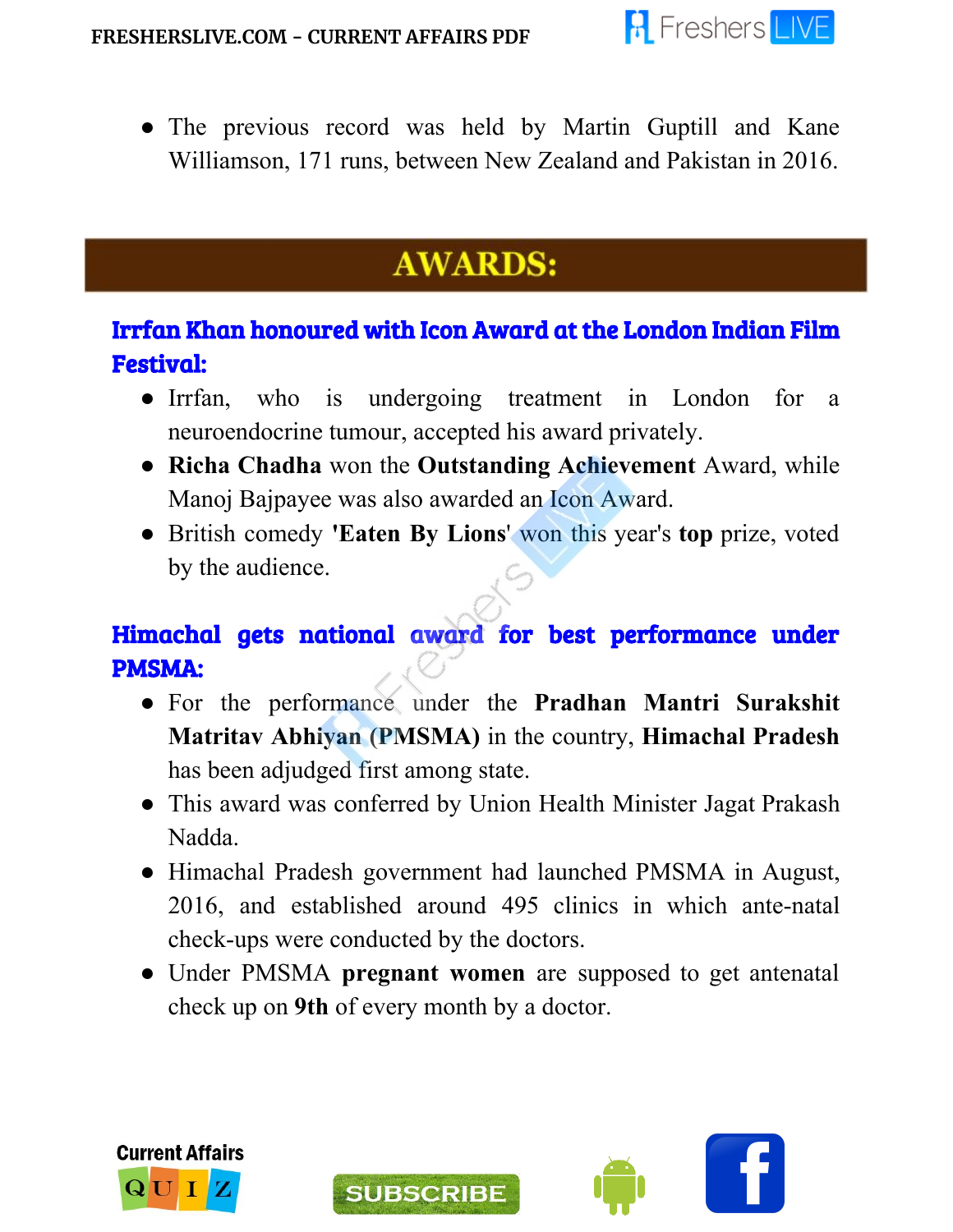

## Artist Anjolie Ela Menon and Ramachandran conferred the Kalidas Award:

- **Madhya Pradesh** government honoured noted artist Anjolie Ela Menon (aged 78) with the National **Kalidas Samman** for visual arts.
- Artist A. **Ramachandran** was also conferred with the Kalidas Award.

# **IMPORTANT DAYS:**

| <b>Observed</b><br><b>Date</b> | Day                                | <b>Points to be Noted</b>                                                                                                                                                                                                                                                                                                                                                                                                            |
|--------------------------------|------------------------------------|--------------------------------------------------------------------------------------------------------------------------------------------------------------------------------------------------------------------------------------------------------------------------------------------------------------------------------------------------------------------------------------------------------------------------------------|
| 1st July                       | <b>GST Day</b>                     | July 1st, 2018 was celebrated as<br>'GST day' to mark one year of<br>Goods and Services Tax (GST).<br>GST<br>replaced multi-layered,<br>complex indirect tax structure with<br>simple,<br>transparent<br>and<br>a<br>technology-driven tax regime.<br>• Items under GST are taxed in five<br>tax brackets: $0\%, 5\%, 12\%, 18\%$<br>and 28%. Some items such as<br>petrol, diesel, and liquor are, in<br>fact, not included in GST. |
| 4th July                       | 242nd<br>Independence Day<br>of US | • On July 4, 2018, the United States<br>of America celebrated its 242nd<br>Independence Day, the day<br>marking its independence from<br>Great Britain after the American<br>Revolutionary War.                                                                                                                                                                                                                                      |
| 6th July                       | <b>World Zoonoses</b><br>Day       | • Zoonosis is derived from the Greek<br>words zoon 'animal' and nosos<br>'ailment'. It describes the process                                                                                                                                                                                                                                                                                                                         |







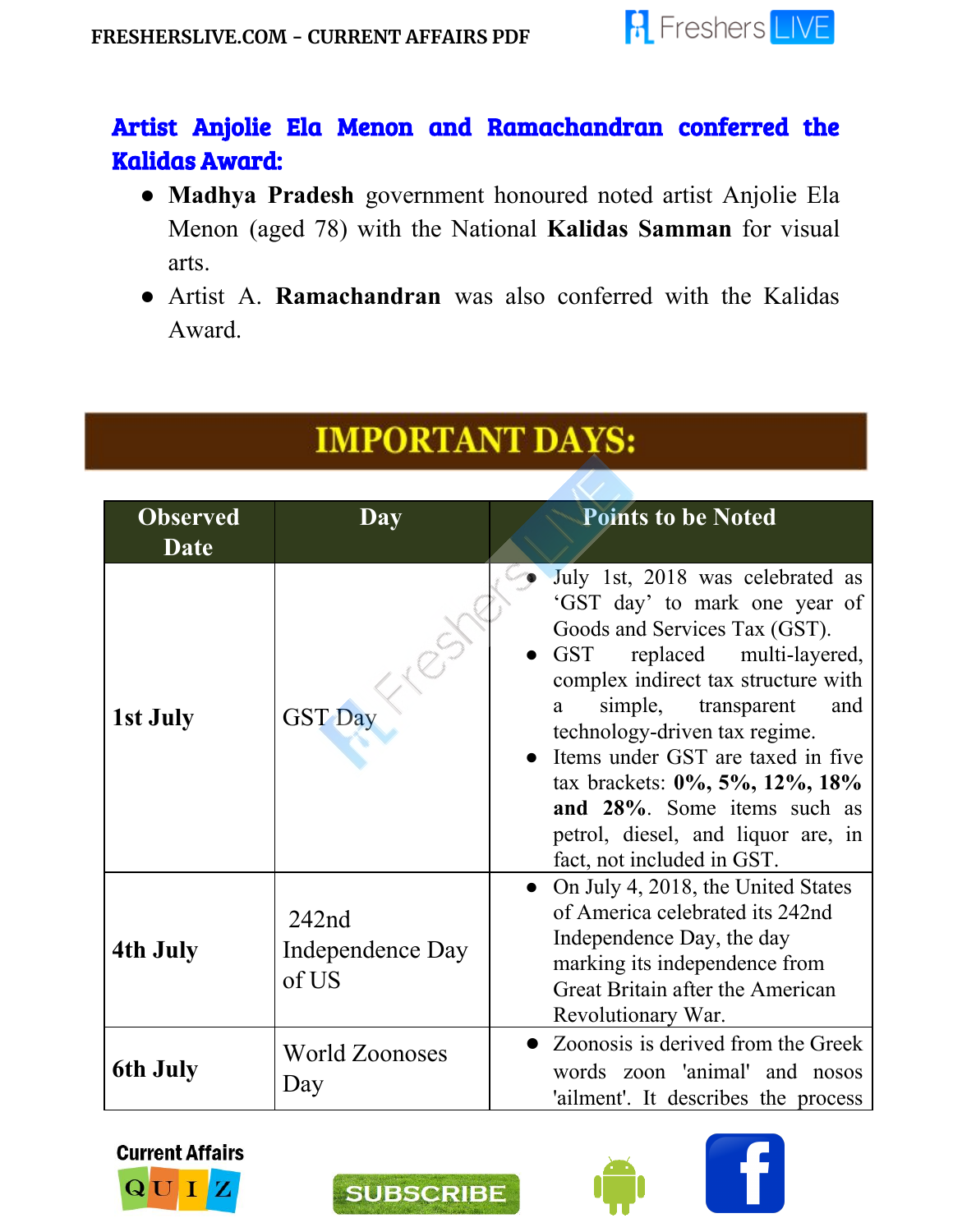

|          |                                                                                              | whereby an infectious disease is<br>transmitted between species, from<br>animals to humans.<br>• Approximately 150 zoonotic<br>diseases are known to exist.<br>• World Zoonoses Day is observed<br>on July 6 every year to create<br>awareness among the people for<br>zoonotic diseases.<br>• The most common zoonotic |
|----------|----------------------------------------------------------------------------------------------|-------------------------------------------------------------------------------------------------------------------------------------------------------------------------------------------------------------------------------------------------------------------------------------------------------------------------|
|          |                                                                                              | diseases: Plague, Tuberculosis,<br>Ringworm, Rabies, etc                                                                                                                                                                                                                                                                |
| 7th July | International Day<br>of Cooperatives,<br><b>Global Forgiveness</b><br>Day,<br>Chocolate Day. | • The <b>theme</b> for the<br>2018<br>International Day of Co-operatives<br>is "sustainable consumption and<br>production of goods and services".                                                                                                                                                                       |

# **OBITUARY:**

#### Former MP and Marwar Rajmata, Krishna Kumari passed away aged 92:

- Rajmata of the Marwar principality and former MP, **Krishna Kumari** passed away aged 92 in Jodhpur.
- Born in a royal family in **Gujarat**, she had married Jodhpur's then-ruler Hanwant Singh in 1943.

**SUBSCRIBE** 

- **● About Marwar:**
	- The Jodhpur city was founded in 1459 by Rao Jodha, a Rajput chief of the Rathore clan. Jodha succeeded in conquering the surrounding territory and thus founded a state which came to be known as **Marwar**.



í

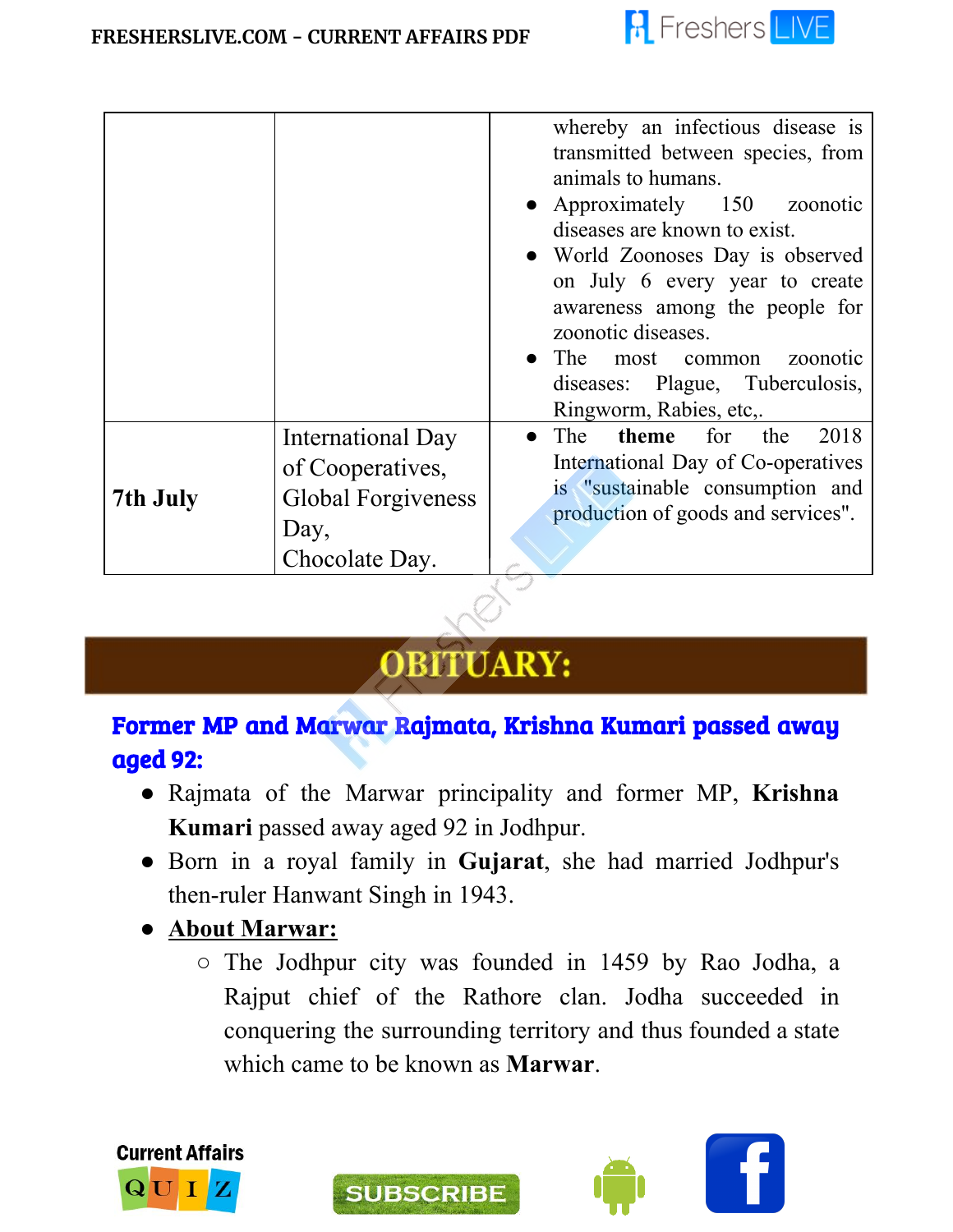

# **VISITS:**

### Bhutan Prime Minister, Dasho Tshering Tobgay arrived on 3 day visit to India:

- His visit will further boost defence, security and strategic cooperation between India and Bhutan.
- This year, both India and Bhutan are commemorating the **golden jubilee** of the establishment of formal diplomatic relations.
- **About Bhutan**:-

l

- Capital Thimphu
- Religion Buddhism, Hinduism
- Official language Dzongkha
- Currency Ngultrum

# **QUIZ CORNER:**

**1) Which site in Mumbai has been recently declared as a World Heritage Site by UNESCO?**

**A. Elephanta**

- **B. Chhatrapati Shivaji Maharaj Terminus**
- **C. Victorian & Art Deco Ensembles**

**D. Konark**

**Answer:- C**

**2) Which country won "Hockey Champions Trophy 2018" title? A. Argentina**





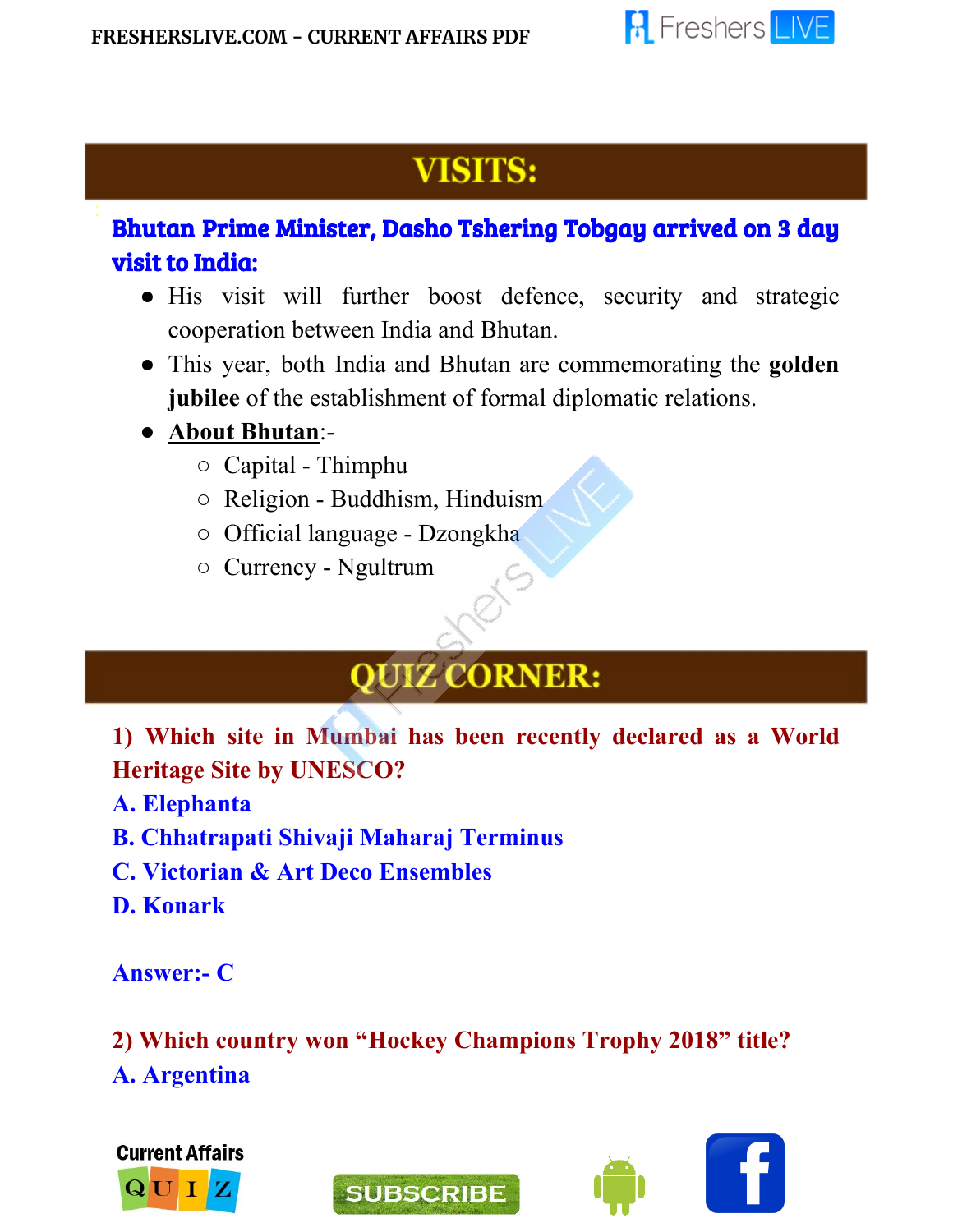

**B. Australia C. India**

**D. Netherlands**

**Answer:- B**

**3) India's first Khadi mall will be set up in A. Jharkhand B. Uttarakhand C. Assam D. Mizoram**

**Answer:- A**

**4) Who has become the first-ever player to come on as a fourth substitute during a FIFA World Cup match?**

**A. Yuri Gazinskiy**

- **B. Aleksandr Erokhin**
- **C. Anton Miranchuk**
- **D. Denis Cheryshev**

**Answer:- B**

**5) Which country has recently replaced India's tag on 'World's largest poor population'?**

- **A. Congo**
- **B. Nigeria**
- **C. Burundi**
- **D. South Korea**





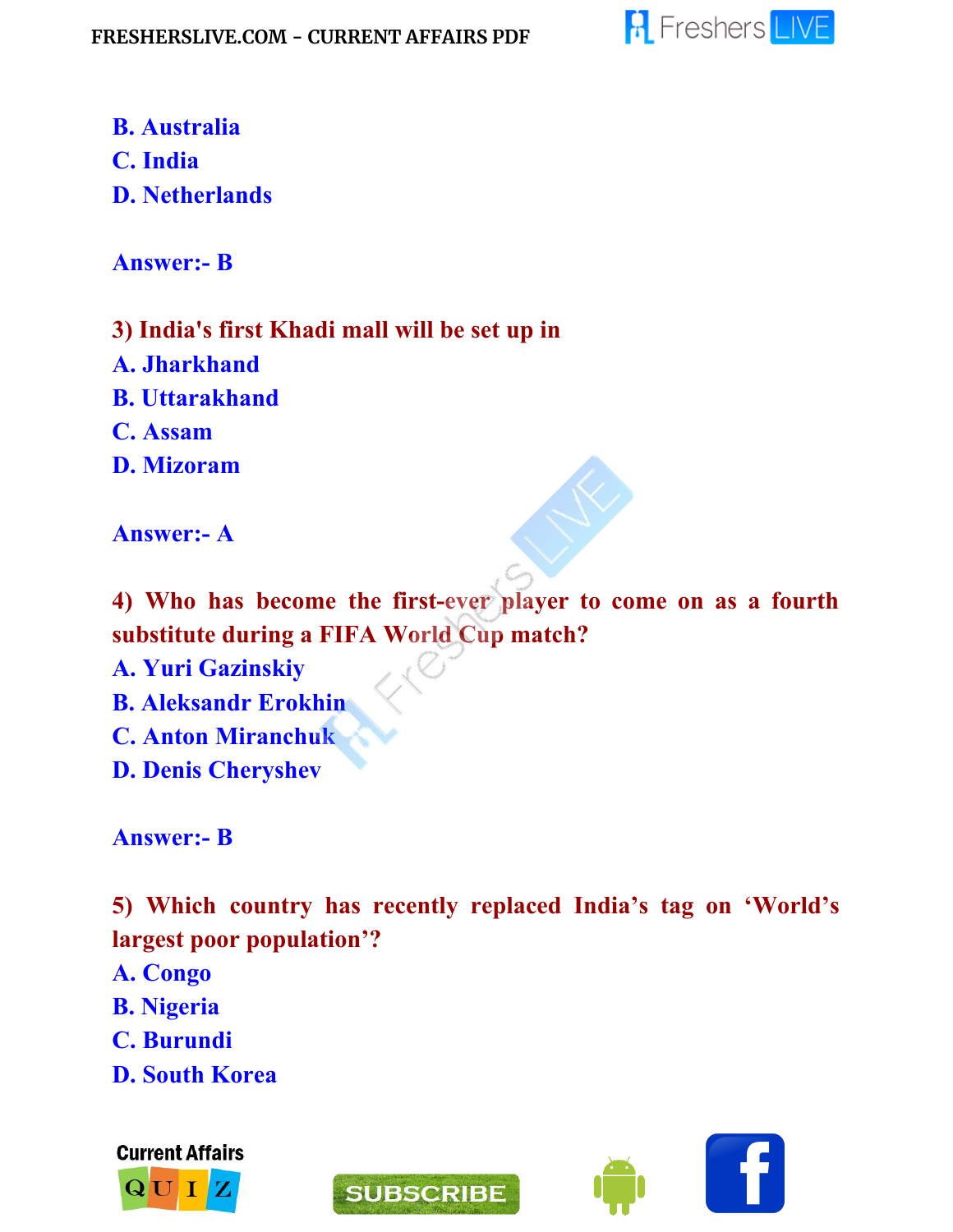

#### **Answer:- B**

**6) What is the scheme that is introduced by the Maharashtra government to empower women and promote tree plantation?**

- **A. Kanya Van Samruddhi Yojana**
- **B. Swadhar Greh Scheme**
- **C. Pradhan Mantri Krishi Sinchayee Yojana**
- **D. Pradhan Mantri Fasal Bima Yojana**

**Answer:- A**

**7) When did the Modi's government pass the Goods and Services Tax (GST) in India?** ester **A. 1st November 2017 B. 14th November 2016 C. 3rd June 2017 D. 1st July 2018**

**Answer:- D**

**8) Which Indian actor was honoured with special Icon Award at the London Indian Film Festival?**

- **A. Amitabh Bachchan**
- **B. Irrfan Khan**
- **C. Ranbir Kapoor**
- **D. Akshay Kumar**

**Answer:- B**





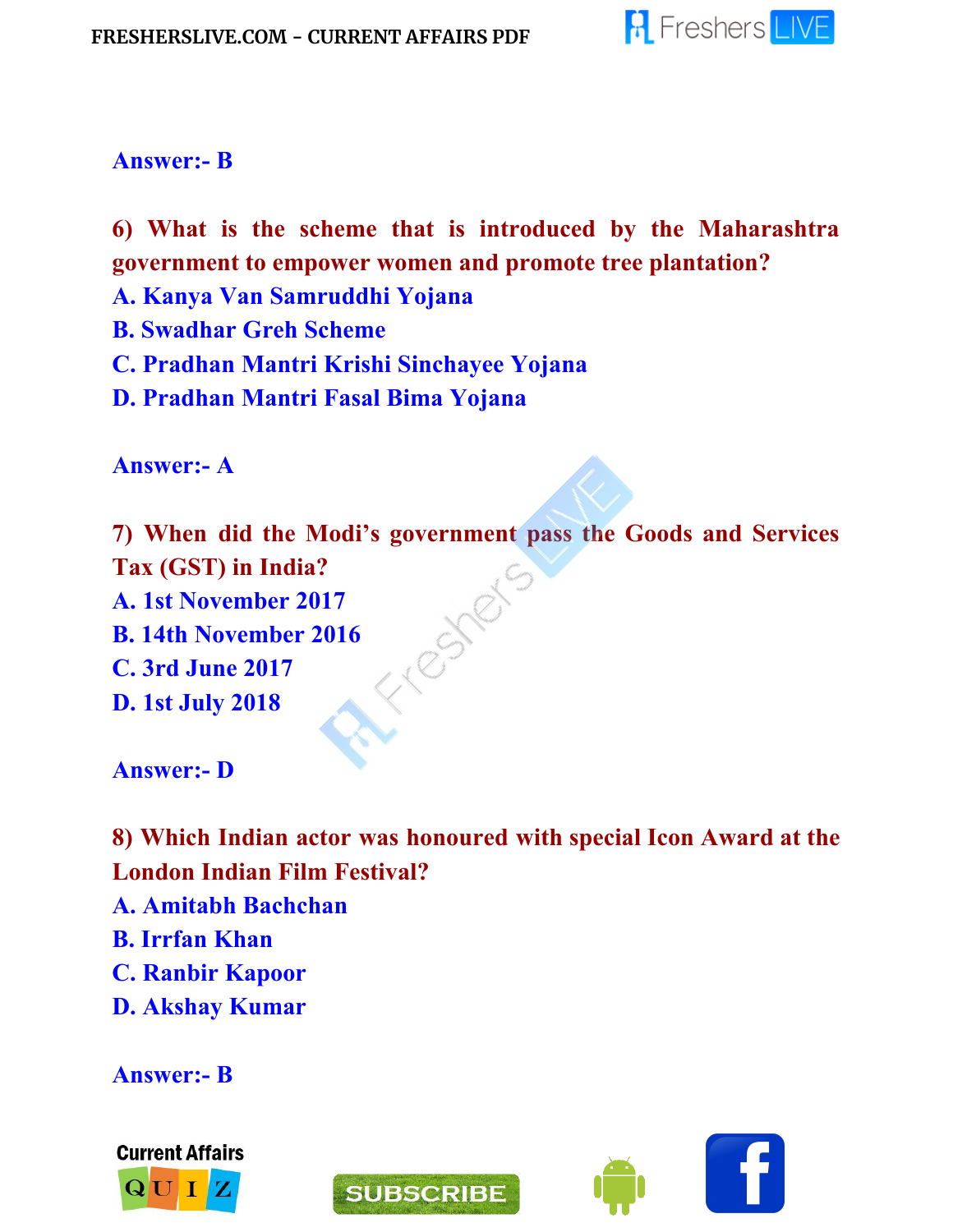

**9) Which country remains on top in terms of money parked by its citizens with Swiss banks in 2017? A. Germany B. Russia C. Australia D. UK**

**Answer:- D**

**10) Rahul Dravid becomes the \_\_\_\_\_\_\_\_\_ Indian cricketer to be inducted into the ICC Hall of Fame. A. Sixth** Fresheis **B. Third C. Fourth D. Fifth Answer:- D 11) Aadhaar - PAN Linking deadline extended to A. 31 December 2018 B. 31 January 2019 C. 31 March 2019 D. 15 August 2018 Answer:- C**

**12) How many companies were delisted by Bombay Stock Exchange from 4th July?**



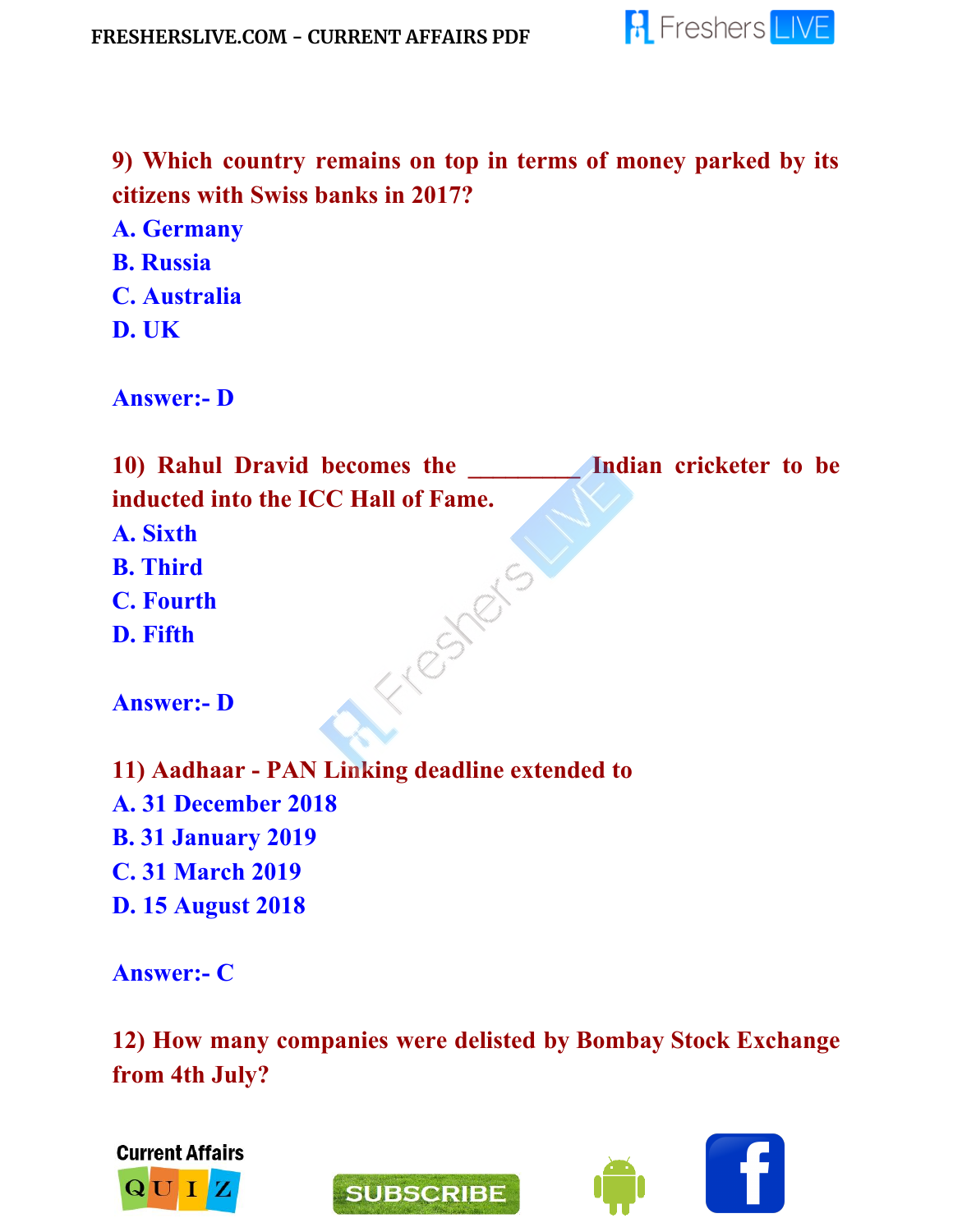

**A. 222**

**B. 214**

**C. 133**

**D. 176**

**Answer:- A**

**13) Competition Commission of India (CCI) provides approval for merging of Bharti Infratel with**

**A. Reliance Infratel**

**B. Aster Infrastructure**

**C. Indus Towers Limited**

**D. Essar Telecom**

**Answer:- C**

**14) Vikram Dogra become the first Indian Army officer to complete world's toughest Ironman Triathlon, which is held in**

- **A. Germany**
- **B. Austria**
- **C. Russia**
- **D. Denmark**

**Answer:- B**

**15) India to host 19th World Congress of Food Science and Technology in A. Kolkata**

**B. Navi Mumbai**





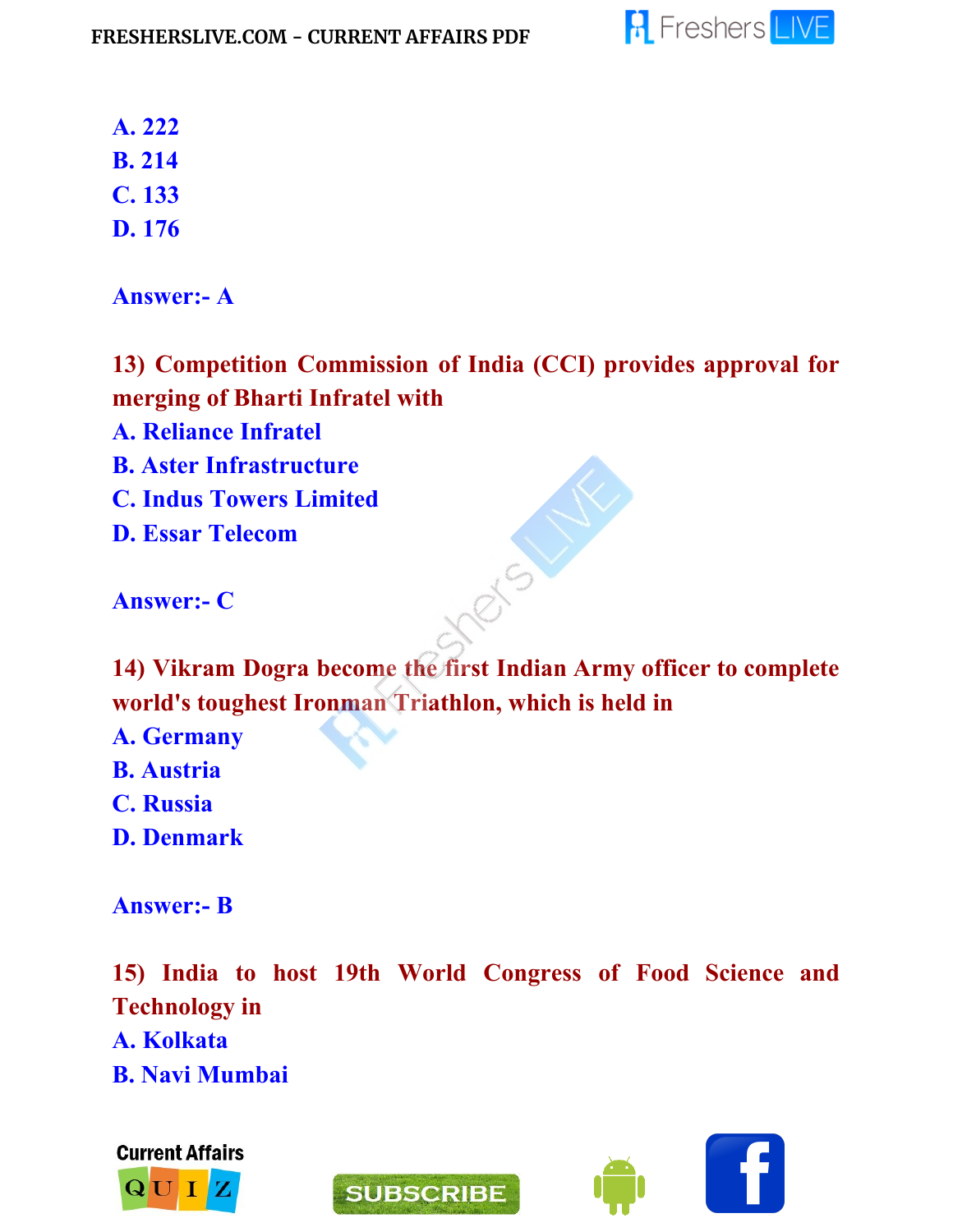

**C. Hyderabad D. New Delhi**

**Answer:- B**

**16) Which state got national award for best performance under Pradhan Mantri Surakshit Matritav Abhiyan (PMSMA)?**

- **A. Bihar**
- **B. Gujarat**
- **C. Himachal Pradesh**
- **D. Maharashtra**

**Answer:- C**

**17) Canada imposes retaliatory tariffs on US imports worth A. \$10 billion B. \$14 billion C. \$12 billion D. \$15 billion**

**Answer:- C**

**18) RBI issued license to "Bank of China (BoC)" to operate in India. Where is the headquarter of BoC located?**

- **A. Xiamen**
- **B. Chengdu**
- **C. Shanghai**
- **D. Beijing**





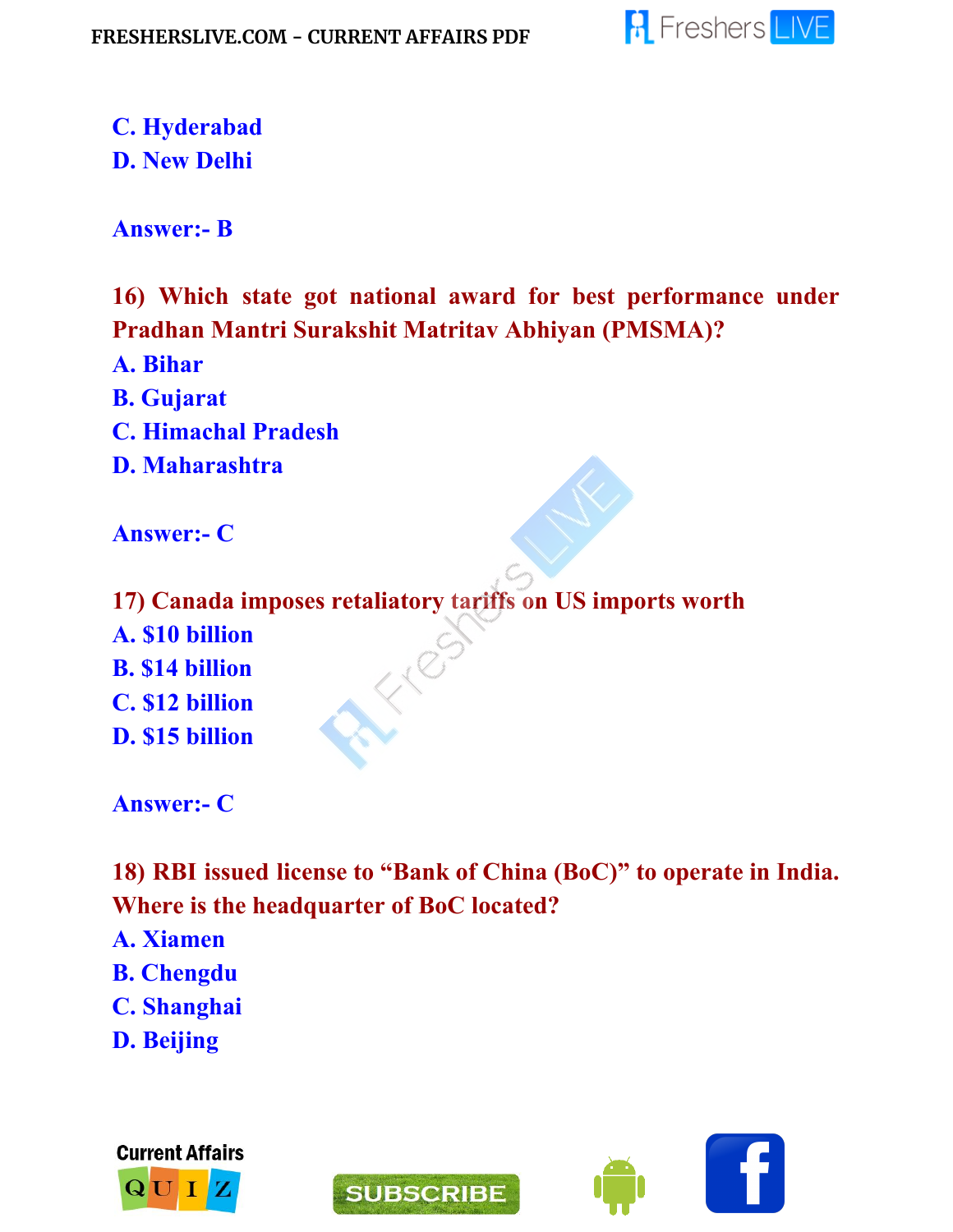

#### **Answer:- D**

**19) Indian- Made Indigenous fighter aircraft "Tejas" of No 45 Squadron 'The Flying Daggers' formally commenced operations from**

- **A. Kalaikunda station, West Bengal**
- **B. Sulur station, Kerala**
- **C. Naliya station, Gujarat**
- **D. Dundigal station, Telangana**

**Answer:- B**

**20) After Pakistan has been placed in 'grey list' by Financial Action Task Force (FATF), Which country approves 1 billion dollar aid to Pakistan?**

1109

- **A. Saudi Arabia B. China**
- **C. Canada**
- **D. Sri Lanka**

**Answer:- B**

**21) Government has set up a 13-member committee to upgrade the norms for computation of economic data, GDP. This Committee will be headed by**

- **A. Avinash K Srivastava**
- **B. YH Malegam**
- **C. Ravindra H Dholakia**
- **D. R Gandhi**

**Current Affairs** 





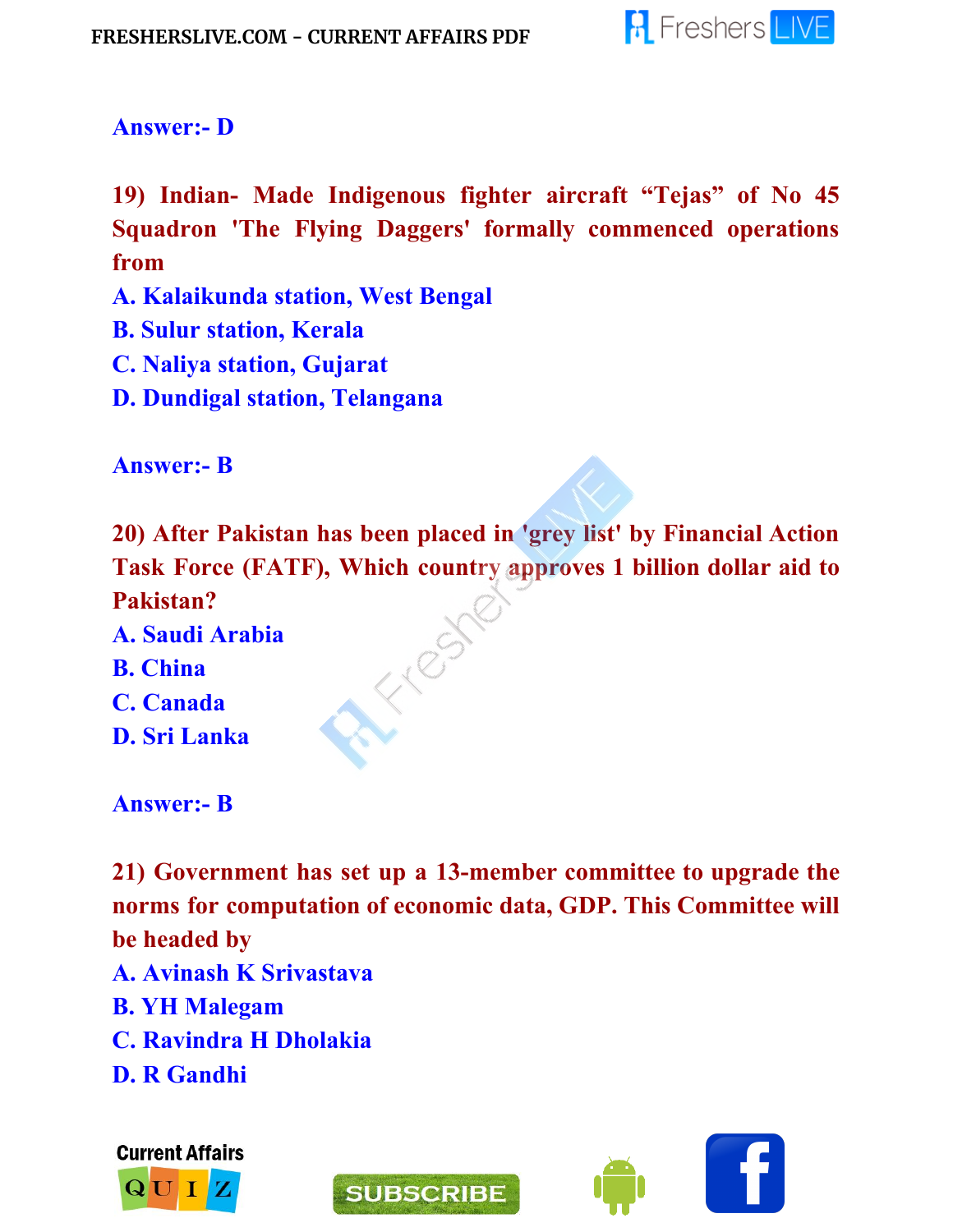

**Answer:- C**

**22) Which of the following Financial services company is named as India's top investment bank for equity issuances by private sector companies?**

**A. Reliance Capital B. Indiabulls C. Incred Finance D. IIFL**

**Answer:- D**

**23) India's first government run e-Waste recycling plant will come up in** FROST

- **A. New Delhi**
- **B. Mumbai**
- **C. Bengaluru**
- **D. Hyderabad**

**Answer:- C**

- **24) UNESCO to set up 'Design University for Gaming' in**
- **A. Maharashtra**
- **B. Karnataka**
- **C. Andhra Pradesh**
- **D. New Delhi**

**Answer:- C**





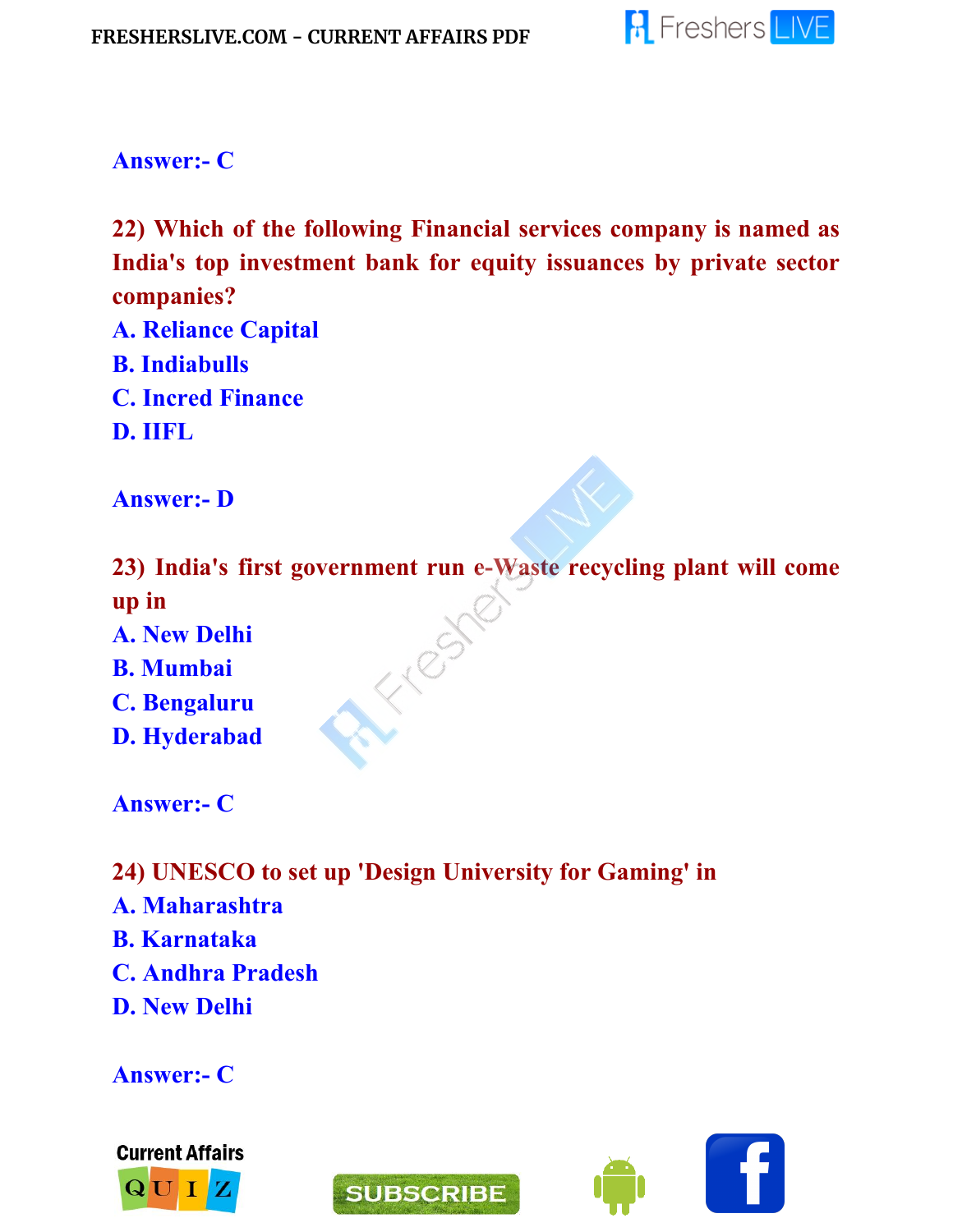

**25) India's first taxi ambulance services launched in A. Kolkata B. Delhi C. Mumbai D. Pune**

**Answer:- B**

**26) PM Narendra Modi will inaugurate India's first 'Global Mobility Summit' , which is going to be held at**

**A. Kolkata**

- **B. Hyderabad**
- **C. New Delhi**
- **D. Mumbai**

**Answer:- C**

**27) Recently, which state has decided to provide 180 days paid leave to Male and Female government employees to look after their children?**

- **A. Telangana**
- **B. Gujarat**
- **C. Haryana**
- **D. Maharashtra**

**Answer:- D**





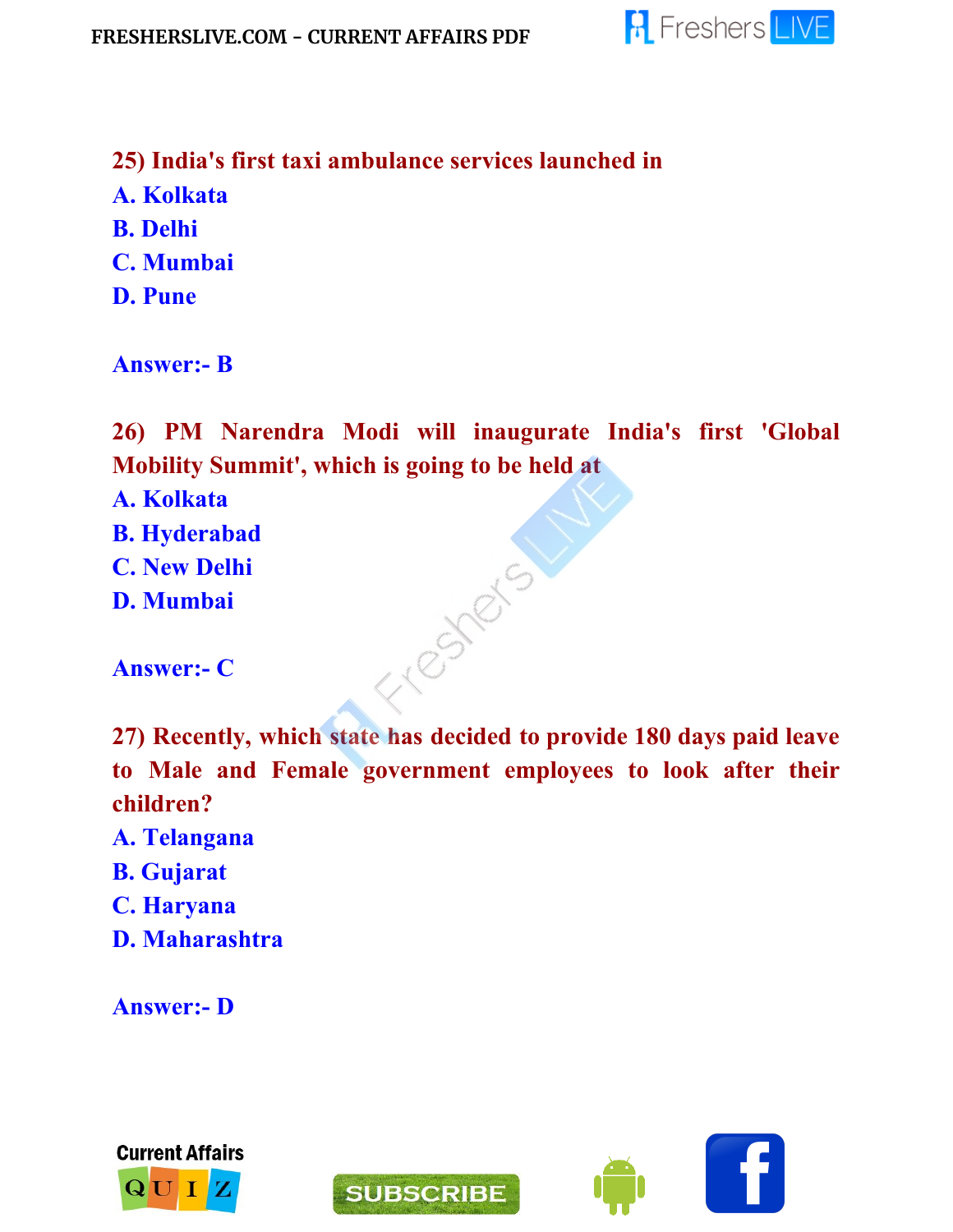

**28) Angela Ponce has become the first-ever transgender woman to compete in the Miss Universe 2018 pageant in Philippines in December 2018. She belongs to which country?**

**A. Italy**

- **B. France**
- **C. Spain**

**D. Germany**

**Answer:- C**

**29) The government hiked the minimum support price (MSP) for paddy by a record A. Rs 150 per quintal** resters **B. Rs 200 per quintal C. Rs 180 per quintal D. Rs 230 per quintal**

**Answer:- B**

**30) World's first digital art museum opened in A. Russia's Moscow B. Germany's Berlin C. Japan's Tokyo D. China's Beijing**

**Answer:- C**

**31) What is the 5 pronged strategy that the Sunil Mehta's commission suggested to tackle NPA?**



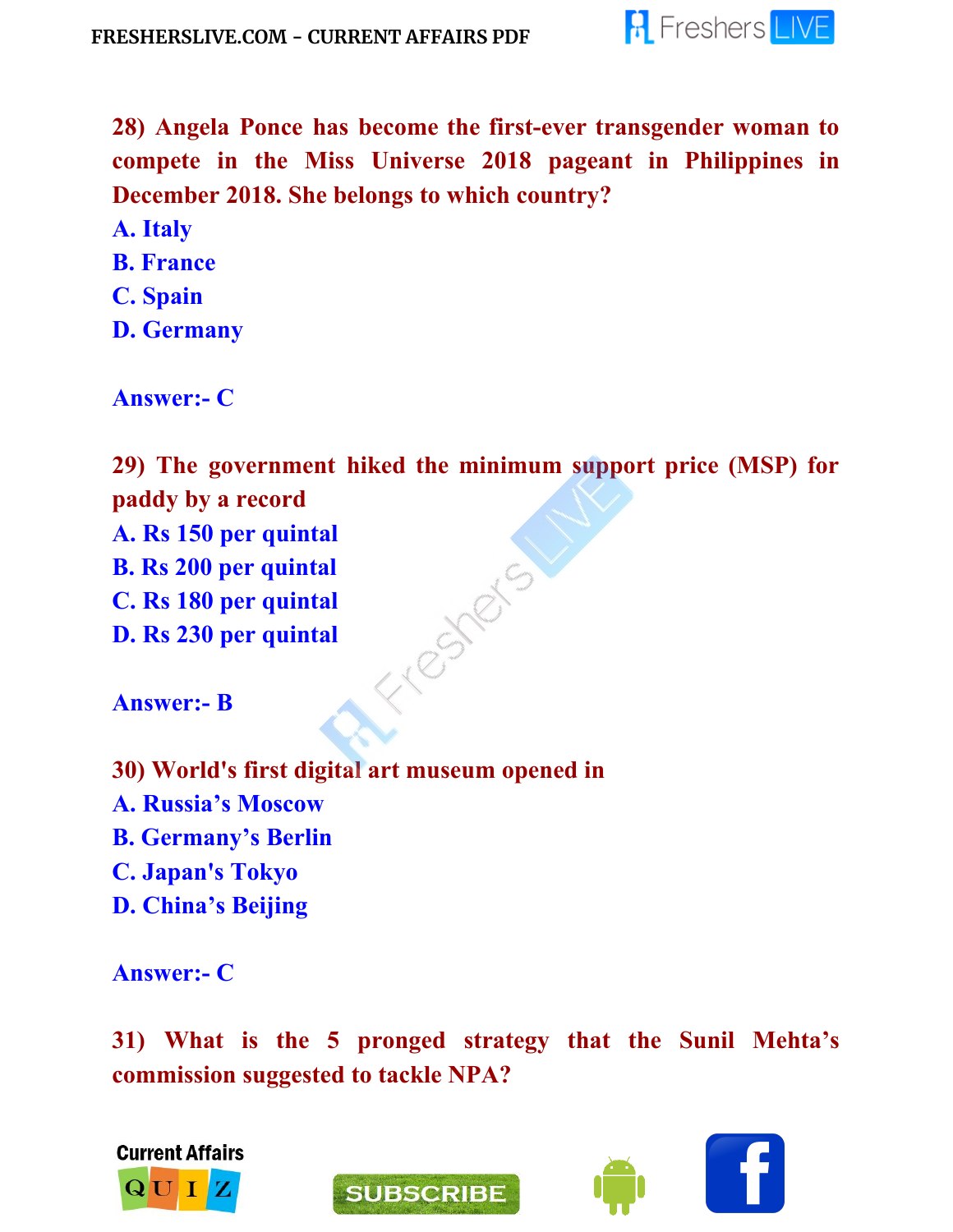

**A. APY B. DBT Mission C. SASHAKT D. PMSBY**

**Answer:- C**

**32) Turkey to sell four corvette warships to which country?**

**A. Myanmar**

**B. Bhutan**

**C. Nepal**

**D. Pakistan**

**Answer:- D**

**33) Piyush Goyal launched the 'Khan Prahari' App, which is related to**

**A. reporting illegal coal mining**

**B. strengthen and empower women and child**

**C. providing information on education and offering guidance to students**

**D. providing clean drinking water**

**Answer:- A**

**34) Dasho Tshering Tobgay arrived on 3 day visit to India. He is the Prime Minister of**

**A. Bhutan**

**B. Myanmar**





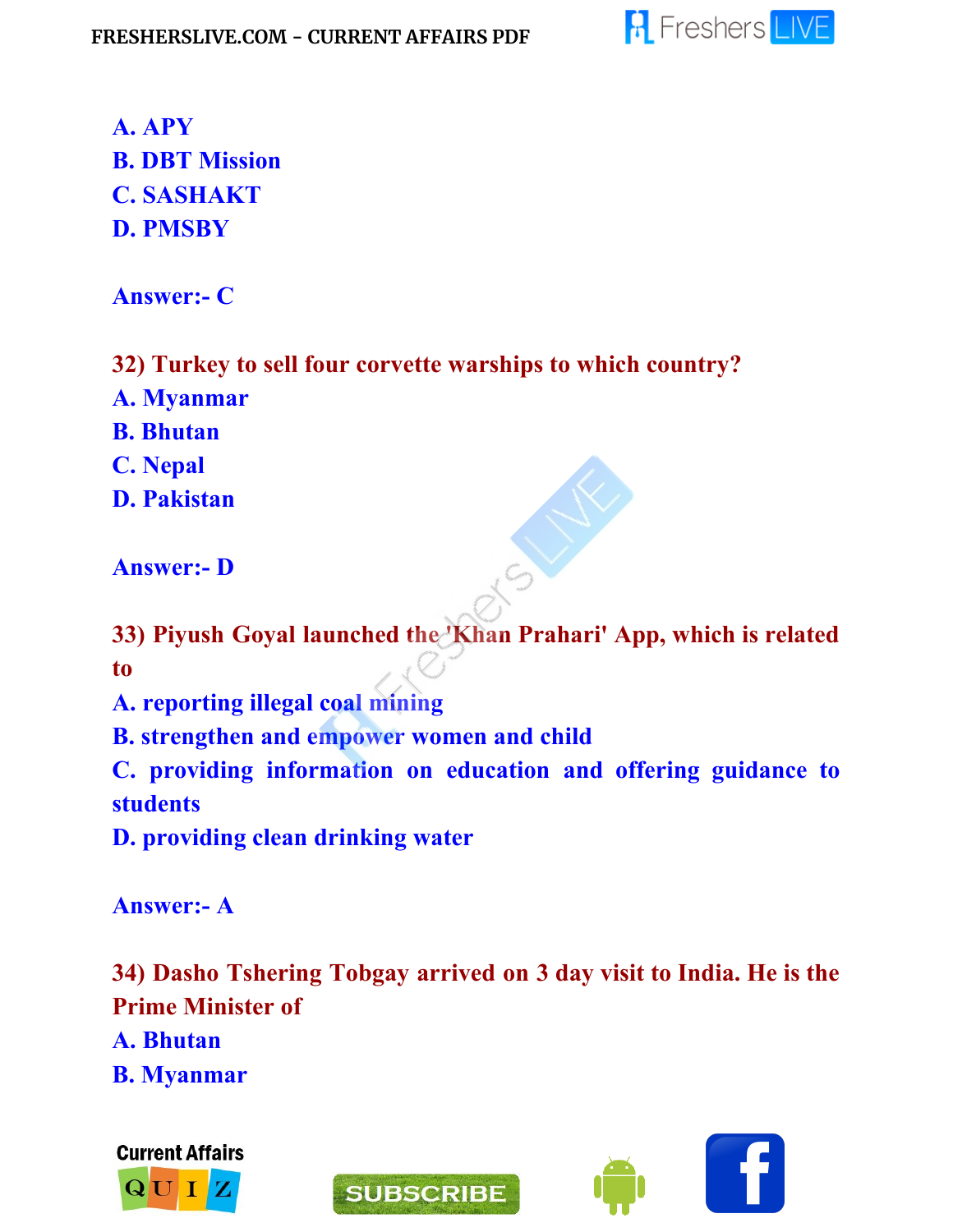

### **C. Japan D. Indonesia**

**Answer:- A**

**35) Agartala Airport is renamed as A. Maharaja Bir Bikram Manikya Kishore Airport B. Mahendra Manikya C. Kirit Vikrama Kishor Manikya D. Dhanajaya Thakur**

**Answer:- A**

**36) Under Sambal Yojana, the Below Poverty Line (BPL) families in Madhya Pradesh would be provided electricity at a cost of A. Rs 150 per month B. Rs 250 per month C. Rs 200 per month D. Rs 100 per month**

**Answer:- C**

**37) Who has been appointed as new Chairman of Payments Council of India? A. Nakul Chopra B. Vishwas Patel C. Naveen Surya D. Loney Antony**





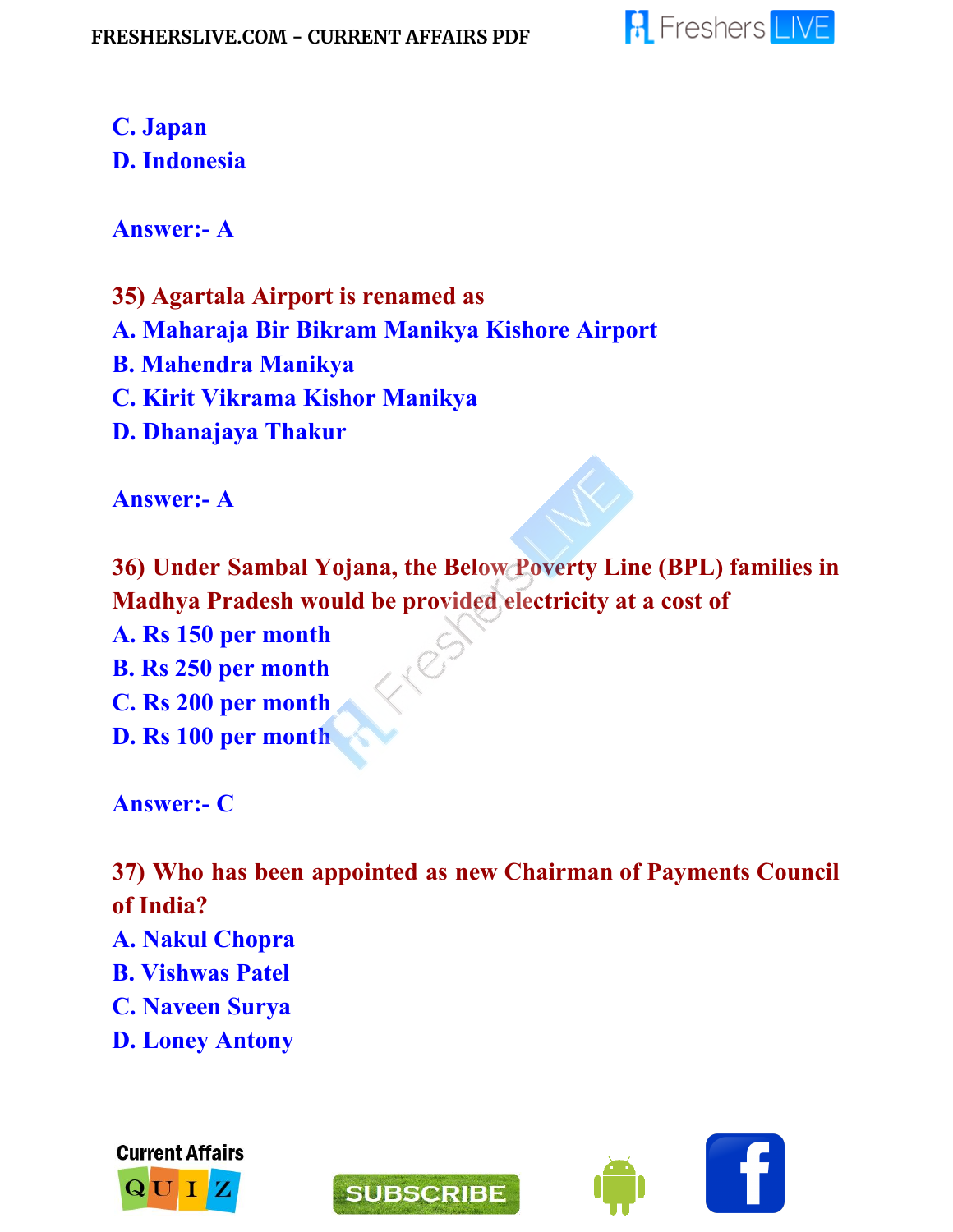

#### **Answer:- B**

**38) Which village in Jammu and Kashmir's Rajouri district, received electricity connection and metalled road for the first time since Independence?**

- **A. Narla Bambal**
- **B. Chattiar**
- **C. Dasal Jattan**
- **D. Keri Manialan**

**Answer:- A**

**39) ISRO's first 'pad abort' test conducted successfully in A. Space Application Centre, Ahmedabad B. Vikram Sarabhai Space Centre, Thiruvananthapuram C. Satish Dhawan Space Centre, Sriharikota D. ISTRAC ground station, Lucknow**

**Answer:- C**

**40) Recently, Election Commission of India launched Mobile App named \_\_\_\_\_\_\_\_\_ , for citizens to report any violation during elections. A. DigiSevak B. ePathsala C. cVIGIL D. UMANG**

**Answer:- C**





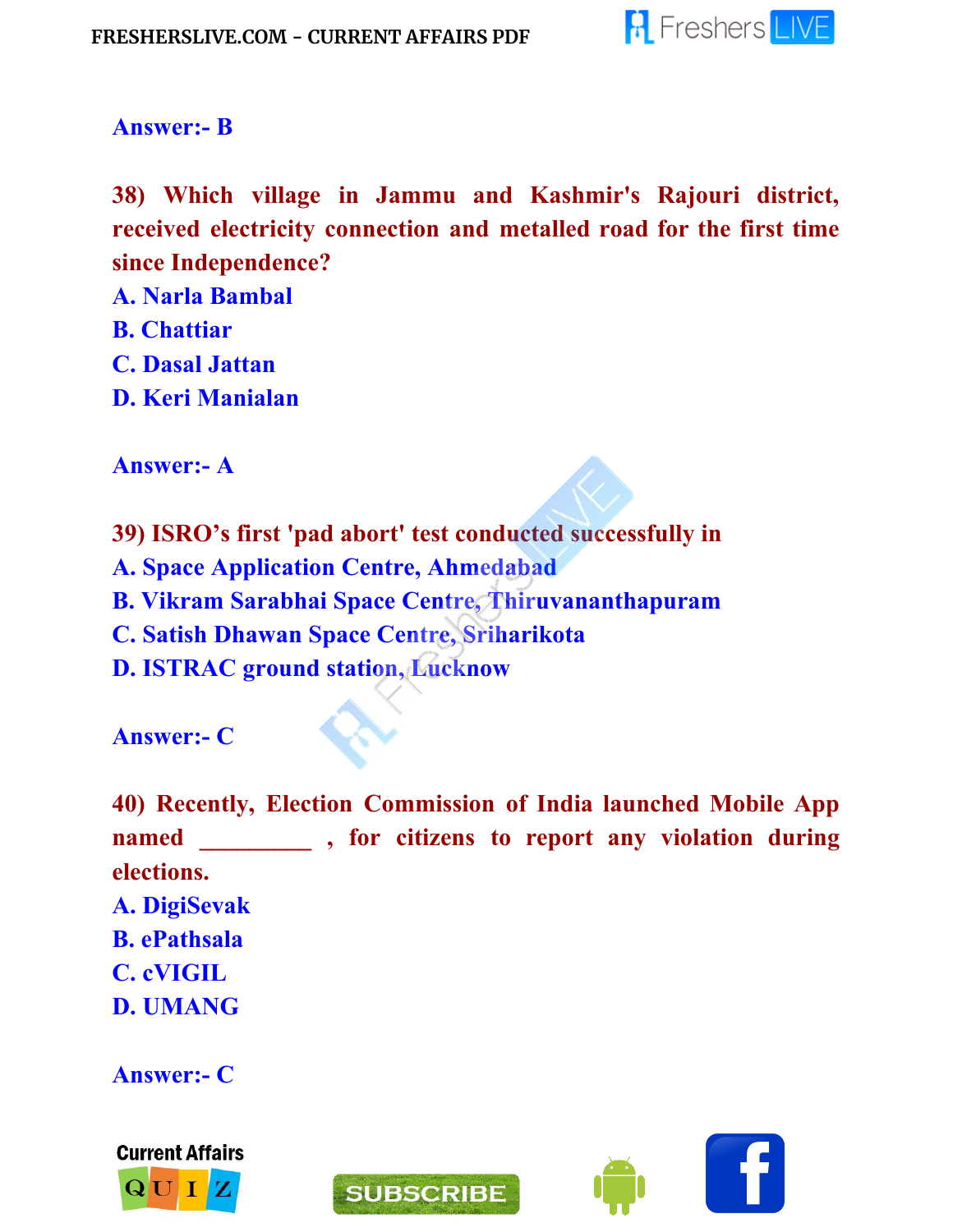

**41) Under Reliance Jio's 'Monsoon Hungama' offer, customers can now exchange their existing old feature phones for a new JioPhone by paying**

- **A.** ₹**851**
- **B.** ₹**401**
- **C.** ₹**701**
- **D.** ₹**501**

**Answer:- D**

**42) Which of the following private sector bank received final regulatory approval from the Securities & Exchange Board of India (SEBI) to start mutual fund business, YAMIL?**

TEST

**A. HDFC Bank B. ICICI Bank C. Axis Bank D. YES Bank**

**Answer:- D**

**43) Which state chief minister cuts luxury travel for ministers, announces 'one person, one car' policy?**

**A. Madhya Pradesh**

- **B. Gujarat**
- **C. Uttar Pradesh**
- **D. West Bengal**

**Answer:- D**